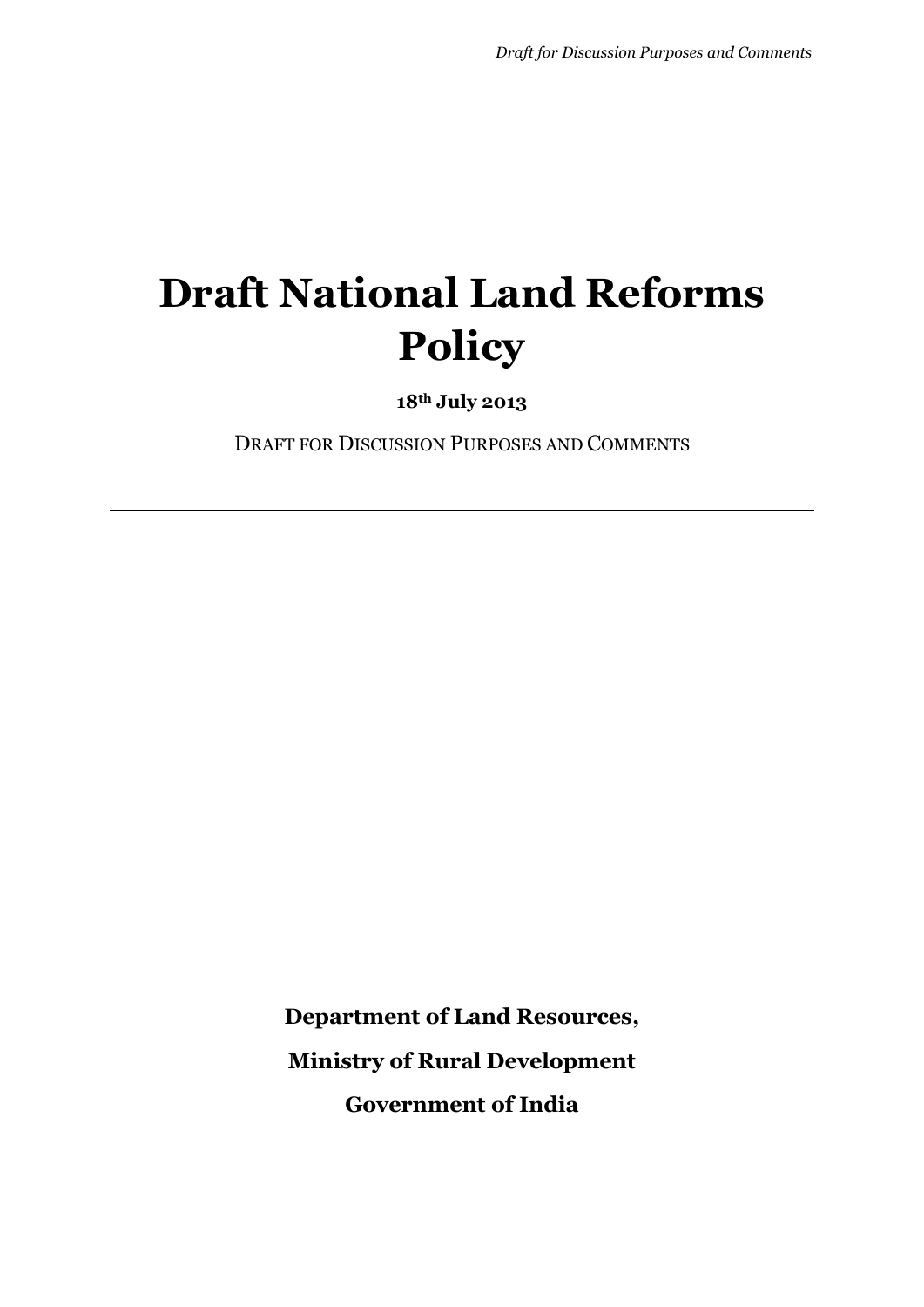| <b>S. No.</b> | <b>CHAPTER</b>                                                                                            | <b>PAGE</b>    |
|---------------|-----------------------------------------------------------------------------------------------------------|----------------|
| 1.            | Introduction                                                                                              | $\overline{2}$ |
| 2.            | Land Use Plan                                                                                             | $\overline{4}$ |
| 3.            | Assignment of Land to the Landless Poor                                                                   | $\overline{4}$ |
| 4.            | Protection of Lands belonging to Scheduled Castes, Scheduled<br>Tribes and other Marginalized Communities | 8              |
| 5.            | <b>Scheduled Tribes and Land Access</b>                                                                   | 9              |
| 6.            | Land to the Nomads                                                                                        | 16             |
| 7.            | Land Rights to Women                                                                                      | 17             |
| 8.            | Homestead Rights                                                                                          | 19             |
| 9.            | <b>Common Property Resources</b>                                                                          | 20             |
| 10.           | Tenancy                                                                                                   | 23             |
| 11.           | Land Acquisition                                                                                          | 23             |
| 12.           | <b>Land Bank</b>                                                                                          | 24             |
| 13.           | Resolving Land Problems including litigation                                                              | 25             |
| 14.           | <b>Modernization of Land Records</b>                                                                      | 28             |
| 15.           | Empowerment of Gram Sabhas in Scheduled Areas                                                             | 30             |
| 16.           | Land Administration                                                                                       | 31             |
| 17.           | Training and Capacity Building                                                                            | 33             |
| 18.           | <b>State Land Rights Commission</b>                                                                       | 35             |
| 19.           | <b>Implementation of this Policy</b>                                                                      | 35             |

#### **CONTENTS**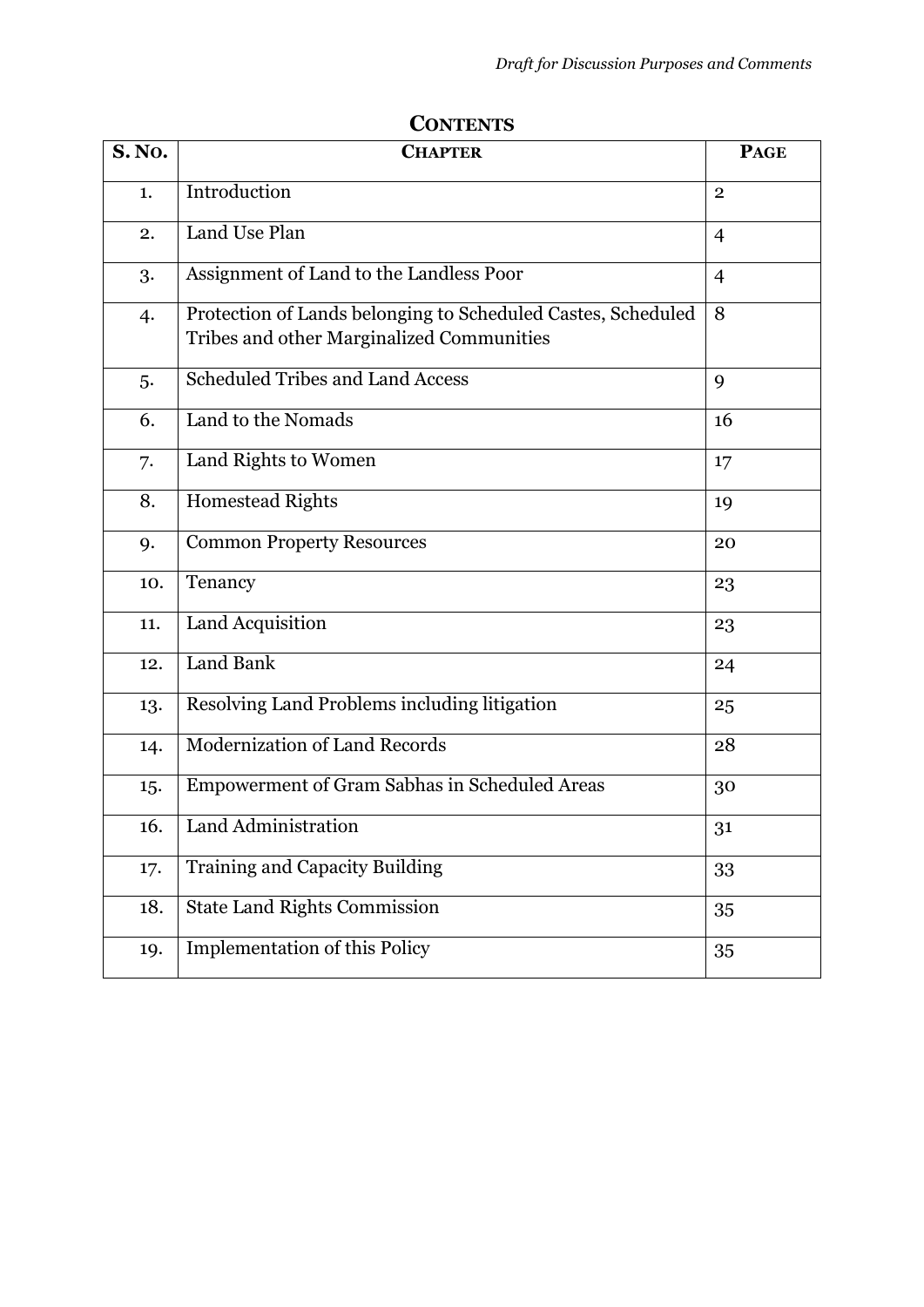# **DRAFT NATIONAL LAND REFORMS POLICY**

## **I. Introduction**

India, being a predominantly agricultural society, has a strong linkage between land and social status of an individual. The fact that close to 70 % of the population is dependent on land, either as farmers or farm laborers, means that it is imperative to address the issue of land in such manner that it provides livelihood, dignity and food security to millions of Indians. India has the largest number of rural poor as well as landless households in the world. Landlessness is a strong indicator of rural poverty in the country. Land is the most valuable, imperishable possession from which people derive their economic independence, social status and a modest and permanent means of livelihood. But in addition to that, land also assures them of identity and dignity and creates condition and opportunities for realizing social equality. Assured possession and equitable distribution of land is a lasting source for peace and prosperity and will pave way for economic and social justice in India.

2. Land reform was a major policy initiative in the country in the 1950s and early 1960s. However, after abolition of Zamindari and Proprietary Rights, other measures like ceiling on land holdings, while became a part of the legal framework, did not get implemented in the true spirit except in some states like West Bengal, Kerala and Jammu & Kashmir. In other parts of the country, the petty attempts of declaring surplus land for distribution to the poor was caught up in the web of infinite litigation. In order to shift the policy from providing benefit to recognizing the right of the sovereign people over land, radically different and comprehensive approach will be required. The way land use has shaped up in recent years raises several issues and land reform has become much more relevant today than ever before. The increasing demand of land acquisition for housing, industrialization and several other purposes; diversion of agricultural land for non-agricultural purposes; the stagnating agricultural yields and the empirical evidence on the utility of small farms, all point towards the revisiting the issue seriously. More importantly, inequitable distribution of benefits from the new land use, insufficient quantity of compensation, and rehabilitation not being implemented properly is leading to enormous dissatisfaction among the affected people. This ultimately is leading to social unrest and violence in some parts of the country. To address these, it is imperative that grievances of those affected are met adequately thorough a revisit to a comprehensive land reform agenda. Increasing participation of women in agricultural labour and other farm activities also calls for a policy strategy that addresses the issue of access and land holding rights to women.

3. In short, to address a number of critical issues related to land in the current juncture, the need for a National Land Policy today is more urgent than ever before. Such a policy would be based upon Tehsil, District, Region and State level master plans. This will clearly delineate areas unfit for agricultural use and therefore reserved for industrial and other non-agricultural purposes, obviating and minimizing the need for acquisition of land that gives rise to displacement, landlessness and unrest. This policy outlines a very clear strategy of creating a large pool of land so that every family's right to land is fully honoured. The policy proceeds to suggest a just and equitable method of allotting land on a priority basis to the marginalized, especially marginalized women. Policy provisions are also made in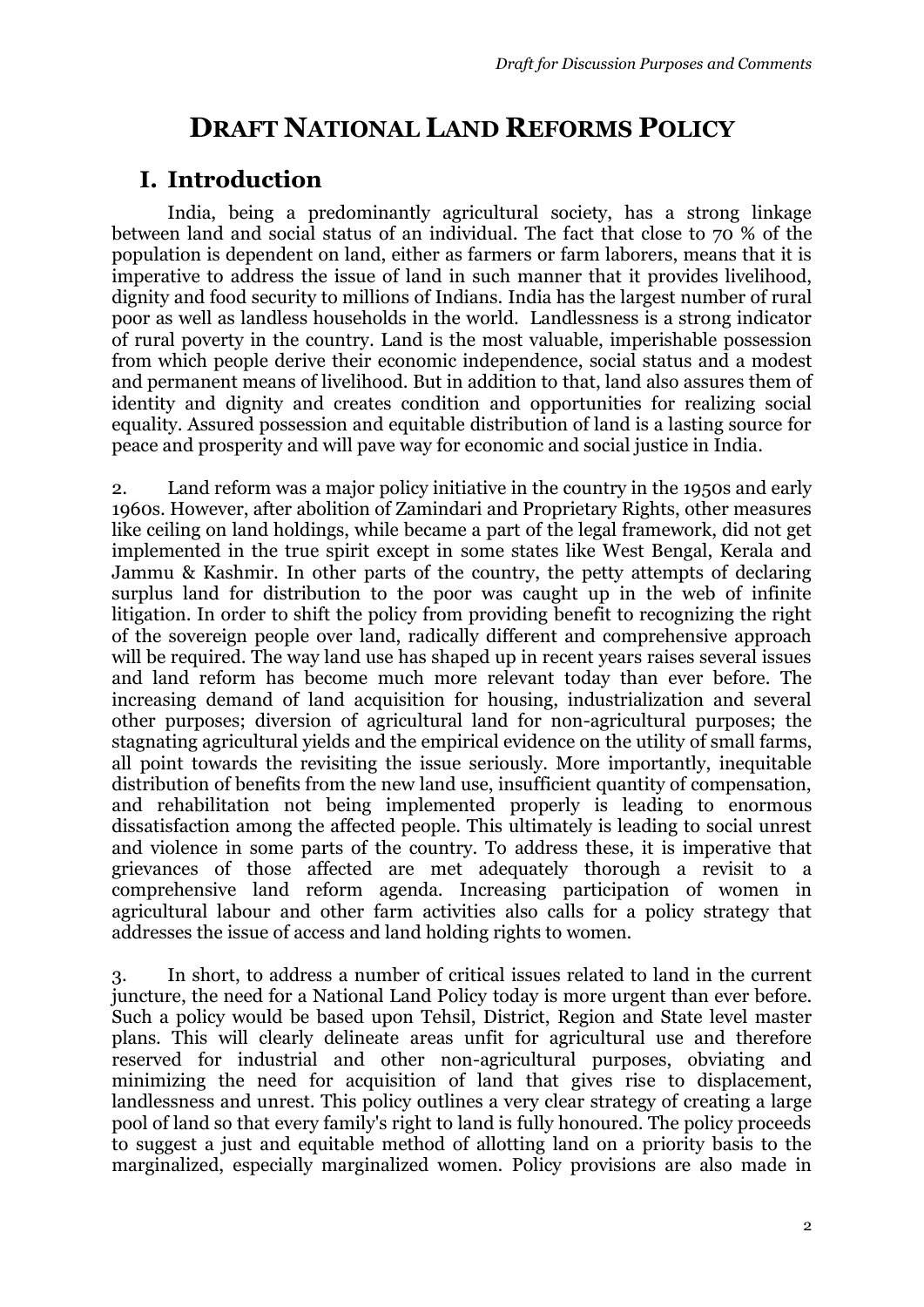such a way that common property resources supplement the needs of the poor and deprived.

4. According to data from the Ministry of Environment and Forest nearly 47% of India's land is used for agriculture, followed by 22.6% as forested and 13.6% as noncultivable (roughly 41 million hectare). The Central Statistical Organisation (CSSO) data also puts the percentage distribution of country's total land area near the same (22.2% forests, 13.3% uncultivable; 3.3% as permanent pastures and other grazing land, 1.2% under tree crops included in net sown area, 5.1% cultivable wasteland, 8.2% fallow-land, and 46.3% net sown area). According to the India Rural Development Report of 1992, nearly half of the country's rural population was absolutely or near landless. Landlessness has been steadily rising among the Schedule Castes and Schedule Tribes. According to NSSO data (2003-04) about 41.63% of households do not own land other than homestead. The data (Table 2) also shows that while one third of the households are landless, those near to landlessness add up one third more. The next 20 per cent hold less than 1 hectare. In other words, 60 per cent of the country's population has right over only 5 per cent of country's land; whereas 10 per cent of the population has control over 55 per cent of the land.

| Category         | <b>Proportion of</b> | <b>Proportion of</b>  |
|------------------|----------------------|-----------------------|
|                  | Households (%)       | <b>Area Owned (%)</b> |
| <b>Landless</b>  | 31.12                | O                     |
| Less than 0.4 ha | 29.82                | 5.11                  |
| $0.4 - 1$ ha     | 18.97                | 16.89                 |
| $1 - 2$ ha       | 10.68                | 20.47                 |
| $2-3$ ha         | 4.22                 | 13.94                 |
| $3-5$ ha         | 3.06                 | 16.59                 |
| 5-10 ha          | $1.6\phantom{0}$     | 15.21                 |
| More than 10 ha  | 0.52                 | 11.77                 |

*Source: Distribution of Ownership Holdings of Land, India (NSSO 2003-04)*.

5. The National Land Reforms Policy focuses on those aspects of land reforms which if implemented in true letter and spirit will have the potential to tilt the balance in favor of the landless and poor. These are the mechanisms of preparing a land use plan for every village getting aggregated at higher levels which will guide the best utilization of each and every parcel of land, putting in place policies and systems for ensuring effective distribution of land to landless poor, protecting them from losing their lands, restoration of alienated lands, effective safeguards for lands of the Scheduled Castes and Scheduled Tribes, ensuring homestead rights, tenancy rights, land rights for the women and effective usage of common property resources. The Policy not only stresses upon the need to improve the delivery system with regard to litigations but also emphasizes the need to support the demand side by putting in place support systems for the poor which will help them in effectively liaisoning with the land administration department. What follows are the important elements of the Policy for all States with the exception of the North-Eastern States: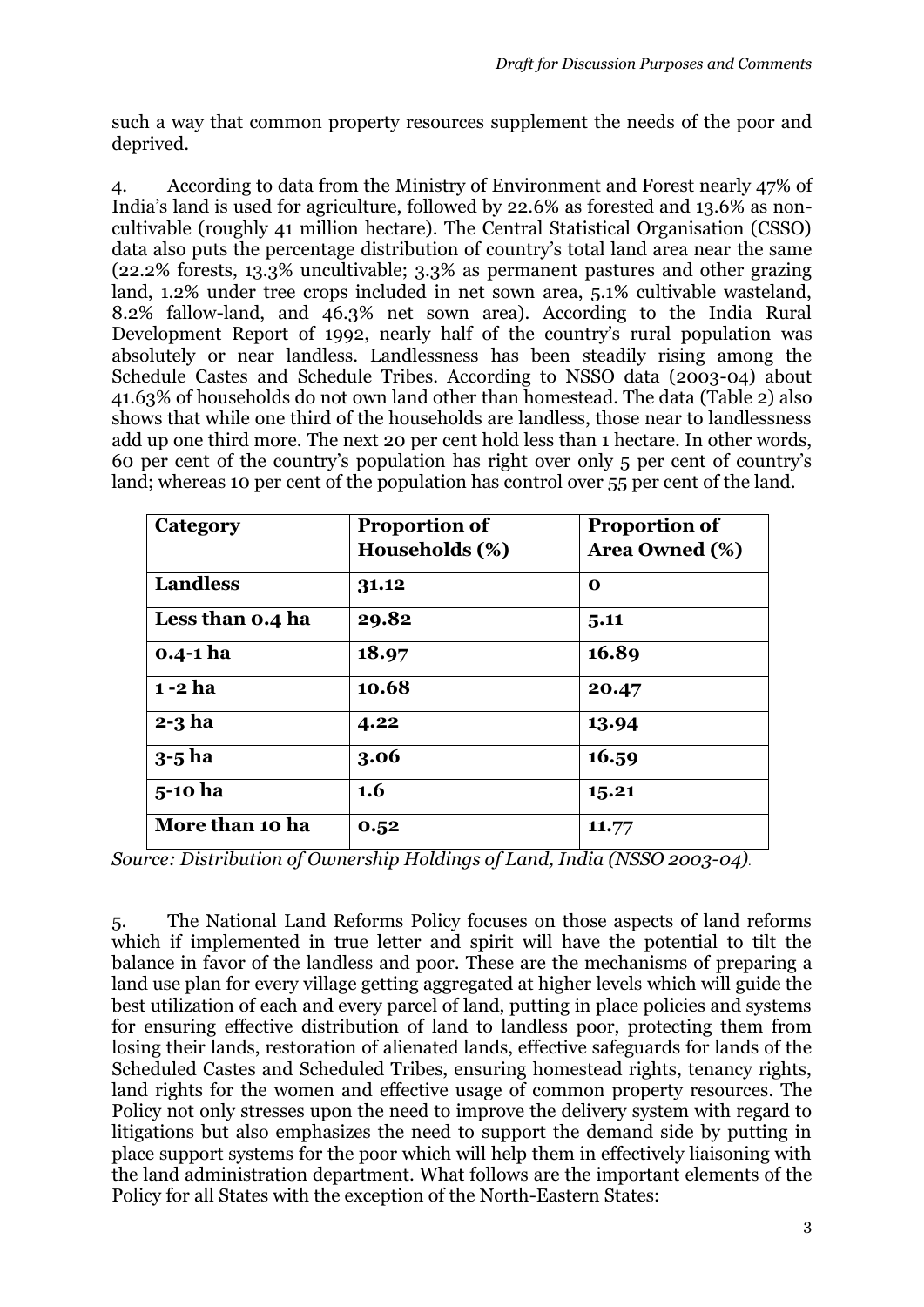## **II. Land Use Plan**

The state shall, based on the information from the land use plan for the tehsils, districts, regions and states, prepare with the help of modern scientific methodologies, a detailed and comprehensive survey and documentation of the existing land area, its use, titles, and all the information relating to the land, so that its possible potential use can scientifically be determined. A creative integration of the state plans on the one hand and the national perspective of development plan on the other will result in a comprehensive national land use plan that not only takes into account the development needs of the country but also the best utilisation of a particular type of land, respecting the rights and opinions of the communities and the people, especially women and marginalized groups. Such a plan will help limit land acquisition and minimise displacement.

# **III. Assignment of Land to the Landless Poor**

Recognizing the need for land among the poorer sections of the society, many State Governments had come up with land distribution programmes to facilitate land ownership for the poor. The Government land which is vacant and is fit for cultivation was assigned to the landless poor for cultivation purposes. Similarly the land which is suitable for dwelling purposes was given to the rural poor for their housing/homestead purposes. In addition to the Govt. lands, other categories of land like the ceiling surplus lands, bhoodan lands etc. were also distributed to the landless poor for cultivation purposes. This assignment of lands had its conditions such as the land being heritable, but not alienable etc. Sizeable extents of lands thus were distributed in many States. Field observations show that many of these lands are fraught with issues relating to possession, boundary disputes, successions, encroachments etc. making further investments in the land difficult thus making a very little impact on the livelihoods of the assignees.

It is also seen from the field that even after all these interventions the landlessness or near-landlessness among the poor, especially the Scheduled Castes and Scheduled Tribes, is considerable and the demand for land is still being unmet. Hence, the States shall have a comprehensive plan for assignment of lands and their management which shall also include plans for their development and increase in productivity and incomes.

# *(a) Creation of land pool*

- i. In order to provide homestead land, minimum agricultural land, and shelter to every family, it is essential that a land pool is created. The smallest unit in this case will be a village or a cluster of villages, as the case may be, because it is not realistic to expect people to migrate long distances for obtaining their rights. The utilisation of the land pool for the purpose of homestead land or agriculture shall begin as soon as the pool is created at the village / cluster level.
- ii. States shall work towards the creation of a land pool within a specified timeframe comprising of, amongst others –

(a) agricultural waste land, whether illegally encroached or otherwise;

(b) restoration of land acquired, purchased and/or leased out to industries etc. or acquired for development purposes/ projects but remaining unutilised, (c) surplus ceiling land by removing illegal occupation on those,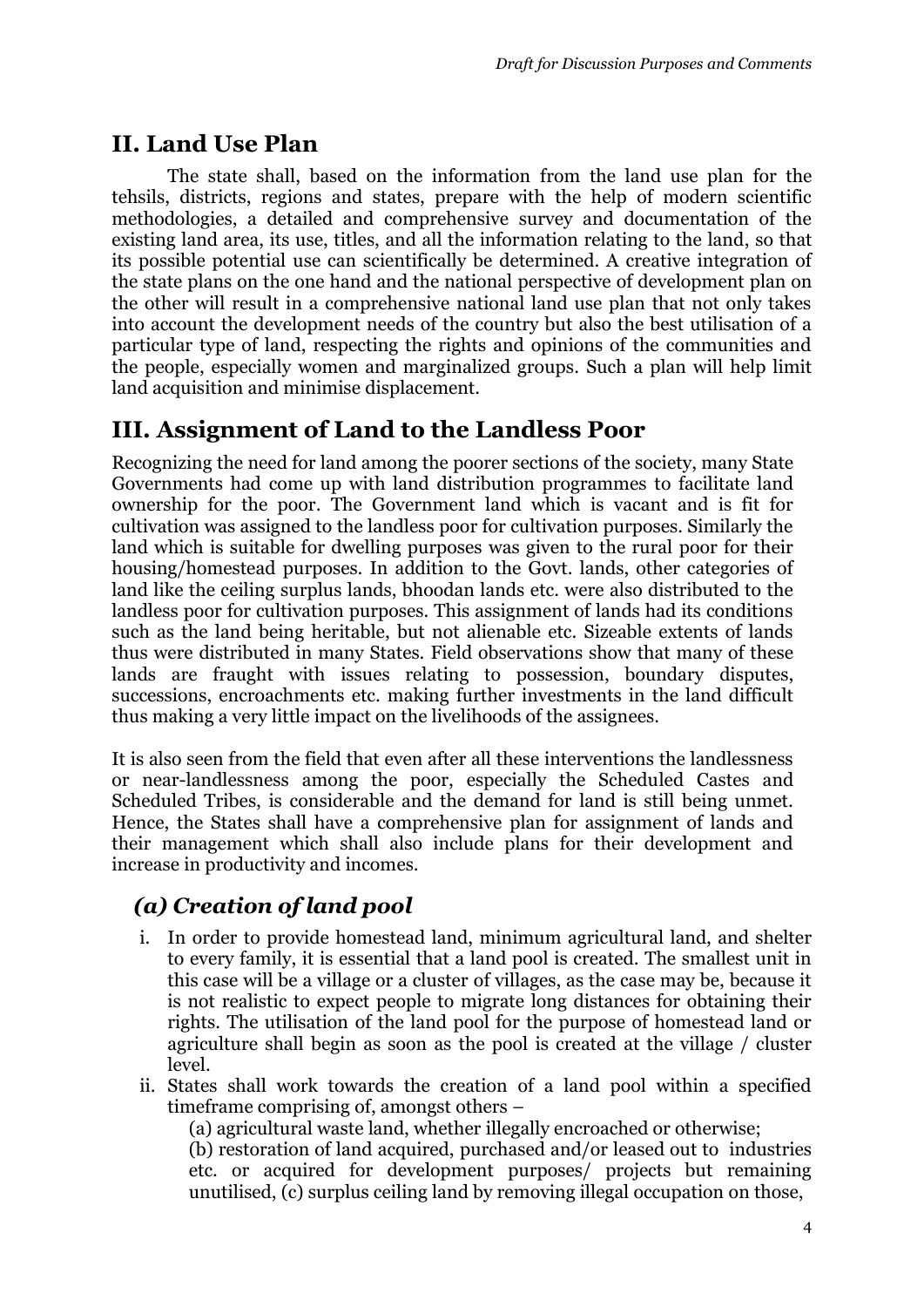(d) Bhoodan land by removing illegal occupation on those ,

(e) Land being made available by correction of land records following reconciliation of forest land and revenue land and

(f) Panchami land in Tamil Nadu/assigned land in Andhra Pradesh/ Gairan land in Maharashtara also by removing illegal occupation on those.

#### *(b) Assignment policy –*

 The States shall explore all available opportunities to create and maintain a land pool in every village. For this purpose, the States shall

- i. Conduct an inventory of government, ceiling surplus, bhoodan and other categories of lands with the help of landless poor, Gram Panchayat, SHGs of women, and Civil Society Organizations, under the supervision of Revenue Authorities. As part of the inventory, comprehensive details about these lands including details of current enjoyers should be collected and the details should be made available to people.
- ii. Evict ineligible encroachers of government lands, ceiling surplus and bhoodan lands and distribute to the landless poor.

## *(c) Time-bound assignment of land*

- i. Distribute/Assign/Allot the available land to eligible land less poor, particularly the Scheduled Castes, Scheduled Tribes and other marginalized and deprived landless in a time bound manner both for agriculture and house sites. The allotment of land should be made in the name of women member in the eligible family. The list of beneficiaries should be prepared with the approval of Gram Sabha. The list of beneficiaries should be made available to the public.
- ii. Settle all the pending applications for regularization of unobjectionable occupations of government land by conducting a special drive in a time bound manner.

#### *(d) Ceiling surplus lands*

There is an urgent need to re-visit the land ceiling limits in different categories. Excluding the achievements of some States like West Bengal, Kerala, and Jammu and Kashmir, the imposition of land ceilings has not led to any worthwhile redistribution of agricultural land in the rest of the country. Some of the suggestions are:

- i. Every state should revise its ceiling limits, if the existing limit is more than 5- 10 acres in the case of irrigated land and 10-15 acres for non-irrigated land.
- ii. Exemptions to religious, educational, charitable, research and industrial organizations as well as plantations and aqua farms should be strictly discontinued. These institutions shall not be allowed to use more than one unit of 15 acres.
- iii. States shall adopt 'single window' system for re-distribution of ceiling surplus land within a specified time frame.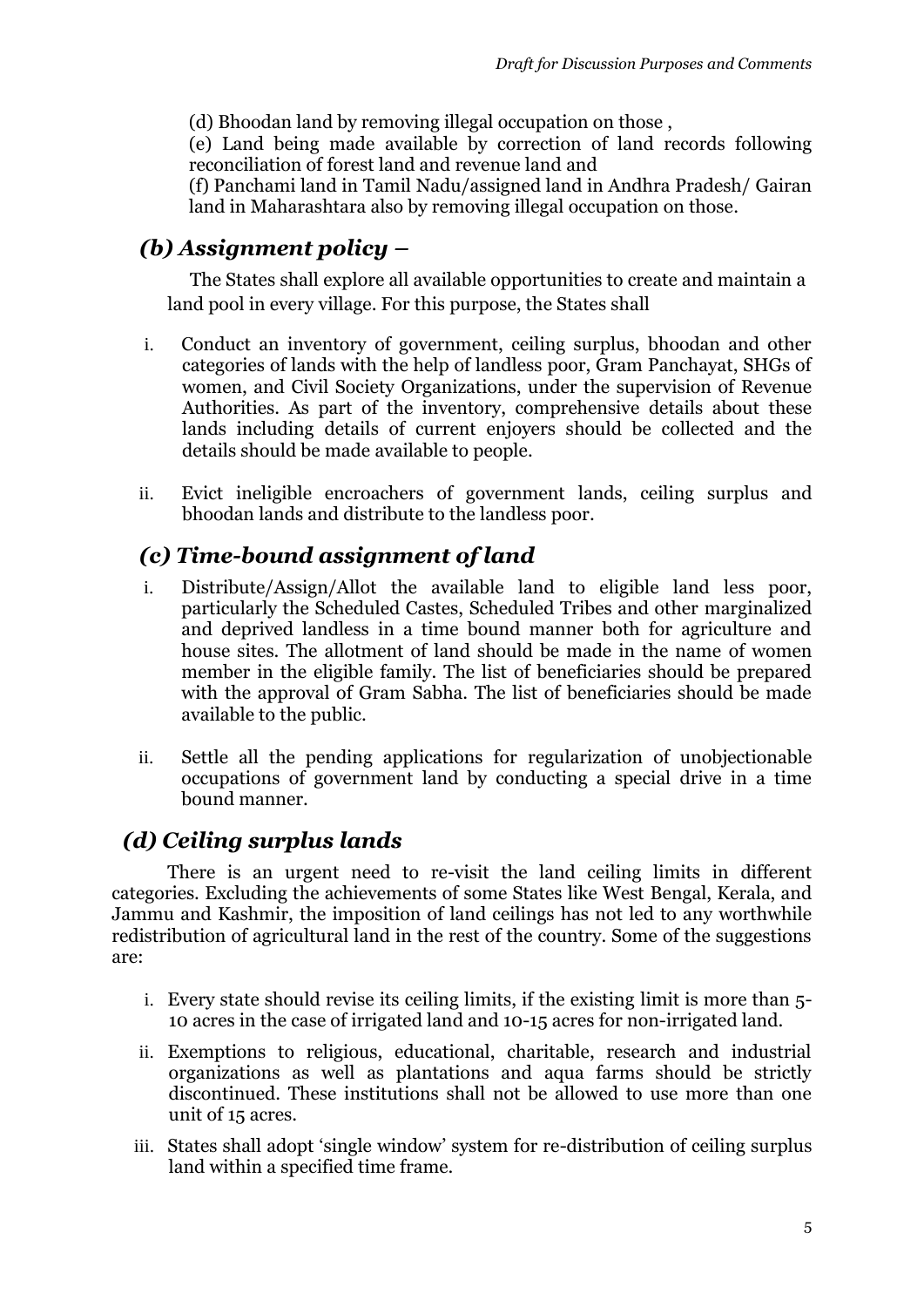- iv. All States shall impose ceiling not only on 'Ownership' of land holdings but also on 'Operational' land holdings to prevent concentration of large tracts of land through lease-in. Under no circumstance shall a person/institution/organisation be allowed to own more land than the ceiling.
- v. For the purpose of curbing and monitoring evasions of ceiling laws through fraudulent land transactions, the Benami Transactions (Prohibition of the Right to Recover Property) Act, 1989 shall be appropriately amended.
- vi. All the ceiling surplus lands, which are stated to have been distributed to the landless poor, shall be physically verified to see whether the assignees are in possession and enjoyment of these lands. If not, steps shall be taken to see that the assignees are given possession of lands.
- vii. States shall prepare and maintain an inventory of all ceiling surplus lands and make it available for public scrutiny.

#### *(e) Bhoodan lands*

- i. State governments, which have not distributed Bhoodan land, should conduct a survey within one year ascertaining the status of such land. The survey in addition to recording the present physical status, history of the allotment of titles, the incidence of irrigation, the present possession, the title of the donor etc. shall also indicate clearly lands which are unfit for settlement. This Survey will also include the lands that are already distributed for ascertaining their possession and the extent of sustenance. The State Governments shall apply all their resources including Amins and Surveyors from other Departments, Gazetted Officers and others to complete the survey work within one year, while keeping the sanctity of the time frame. The Panchayats, the Civil Society Organisations and the SHGs and their federations working with the people in the area will also be associated with the Survey.
- ii. The respective Bhoodan Yagna Acts may be amended to provide that if at any time subsequent to the confirmation of the Danapatra in course of any enquiry or otherwise it transpires that the land is not being used for the purpose for which it was donated the occupant thereof may be ejected by means of summary proceedings. In all such cases the competent authority may proceed to settle that land with suitable persons of eligible categories notwithstanding the subsequent transactions in the land or the interest acquired by the land subsequent to the donation.
- iii. The inventory of Bhoodan lands, thus prepared and digitized, shall be made available for public scrutiny.

#### *(f) Government lands*

The other category of land, which is wasteland (this term although needs to be redefined), is estimated to be around 63.85 million hectares (20.17 per cent of the geographical area) in India. There shall be an exercise undertaken by the Wastelands Division of State with the support of the Ministry of Rural Development to identify and quantify these lands in terms of the sustenance they provide to populations in non-cultivable manner. Further, the Gram Panchayat should be made in-charge of the well-defined wasteland in the purview of a Panchayat.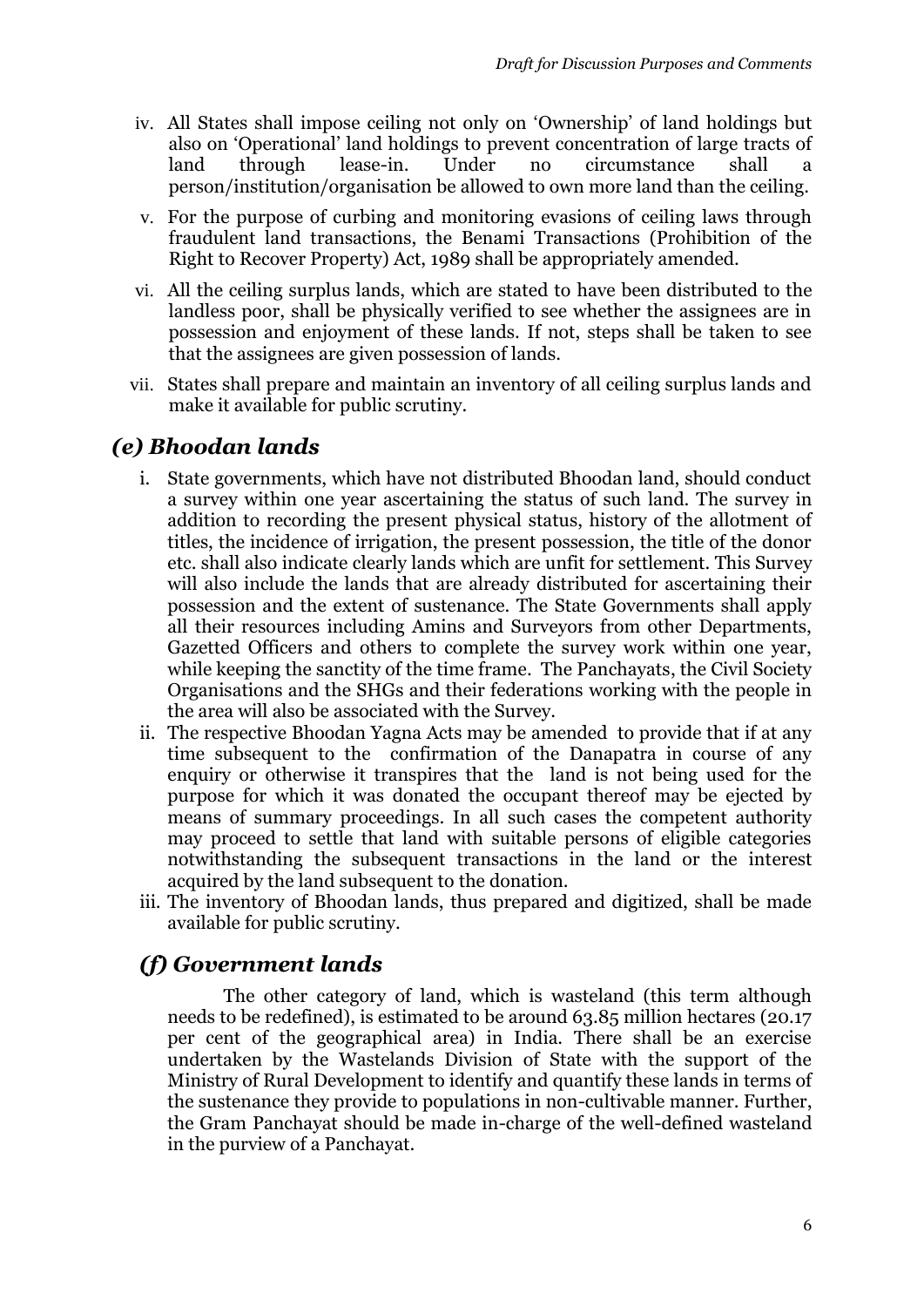# *(g) Redistribution of un-utilised lands acquired or allotted for public purpose*

There is a great amount of land that the State allots to various agencies (both public and private) for various purposes through acquisition, selling or leasing out. It is important to see that the land which is not used within five years in accordance with the purposes, for which it was allotted, shall come under the State Government's Land Pool by reversion. The proposed land acquisition law gives the State Government the option to return unutilized land to the original owner before placing it in the land bank. States may explore similar arrangements for lands which have been taken by acquisition in previous years and continue to be unutilized.

Upon every transfer of land without development, 20% of the appreciated land value shall be shared with the original land owners. The first claim on the Land Pool with the State Government shall be of the land less poor. The land distribution and allotment to the landless poor from the Land Pool shall be carried out in a time bound manner subject to the availability of land.

#### *(h) Lands belonging to religious institutions*

- i. The States have considerable extents of lands donated to different religious and charitable institutions by private land owners, the income from which has to be used for their development and maintenance. These endowments have a stated purpose at the bequest of the donor. Depending on the nature of the institutions, these lands are generally administered by either the Department of Endowments or the Wakf Boards.
- ii. The administration of Endowment and Wakf lands needs better management. There has been no clear strategy for the protection of the endowment lands and ambiguity prevails as to how these lands can be administered. Further, considerable extents of these lands are under occupation of poor and equally considerable extents are under illegal encroachment by non-poor. In some States, there is a practice of allocating these lands on lease. Despite specific directions from the Supreme Court that a public auction must be conducted for disposal of endowment lands, invariably more often than not the auctions are held in secret and are sold to private parties for small amounts of money. Such practices are benefiting neither the poor nor the institutions for whose benefit the endowments/donations were made.
- iii. In view of the above, the States shall prepare an inventory of all endowment and wakf lands, remove all illegal occupations and shall take steps to lease out the lands to landless poor on equitable terms of lease. Such an action will be a win-win to both the landless poor and the institutions also as the institutions will get an assured income every year to sustain them.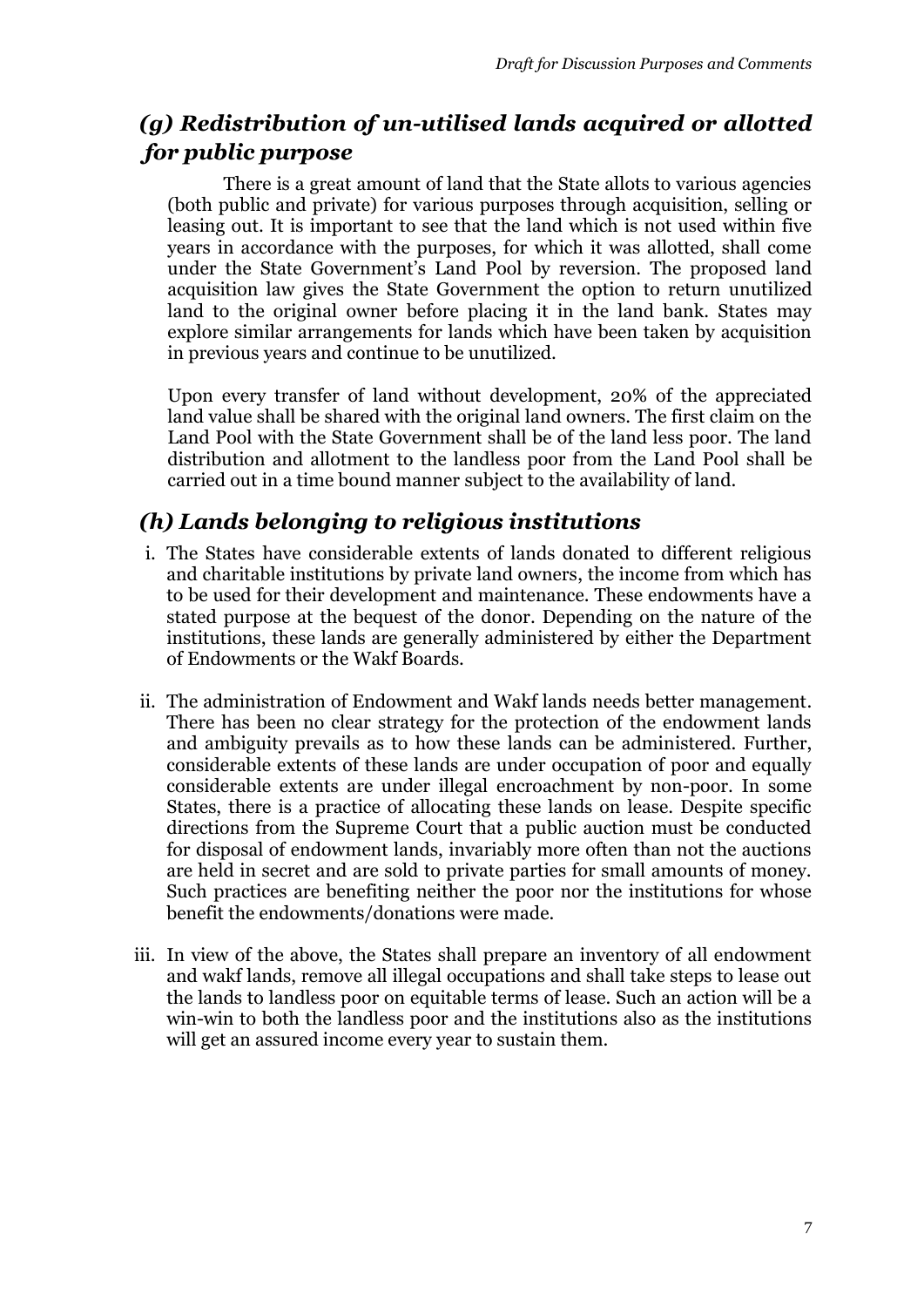# **IV. Protection of lands belonging to Scheduled Castes (SCs), Scheduled Tribes (STs) and other marginalised communities**

#### *(a) Review existing laws and policies*

The guiding principle for the States shall be that no parcel of land, irrespective of the category of land in which it falls, where there is a clash between title and possession shall be left unsettled. The States shall review existing law and policies pertaining to alienation/transfer of land belonging to Scheduled Castes and Scheduled Tribes and take necessary steps for removing the constraints, if any, in protecting and restoring the allotted and other lands belonging to SCs and STs.

## *(b) Restoration of alienated lands*

Protection and restoration of poor peoples' lands shall be topmost in the land agenda of the land administration mechanism in the States. The State Governments shall use this policy as providing guidelines to plug the loopholes in existing State laws on the subject and shall take steps to –

- i. Physical verify all the lands granted to SCs and STs by involving landless poor, local youth and SHGs of women, under the overall supervision of Revenue Authorities.
- ii. All cases of alienation or transfer or unauthorized occupation of lands in violation of existing laws should be identified and necessary steps should be taken to restore the land back to the poor.
- iii. All the restored lands should be recorded in the name of women family member.
- iv. The Registration Department shall strictly be instructed not to entertain any transactions on these lands.

## *(c) Prevention of distress sale*

Distress sales are another way by which the rural poor keep on losing their lands even if every other safety measure is ensured to secure their title and possession. The rural poor are highly vulnerable and are prone to succumbing to various unforeseen (and hence unprepared for) exigencies at the home front like ill-health, marriages, education expenses etc. These factors coupled with the inability of the rural poor to access institutional credit at the right time compel the rural households to sell off their lands at meager prices. Hence, it becomes very important for the States to not only facilitate access to more and more lands to the poor, but also to support them in not losing their lands. The States shall consider taking the following steps:

- i. Institutionalizing a Land Protection Fund in either the Gram Panchayats or the Community Based Organizations/SHG Federations at village level
- ii. Keeping a watch on the poor peoples' lands in the villages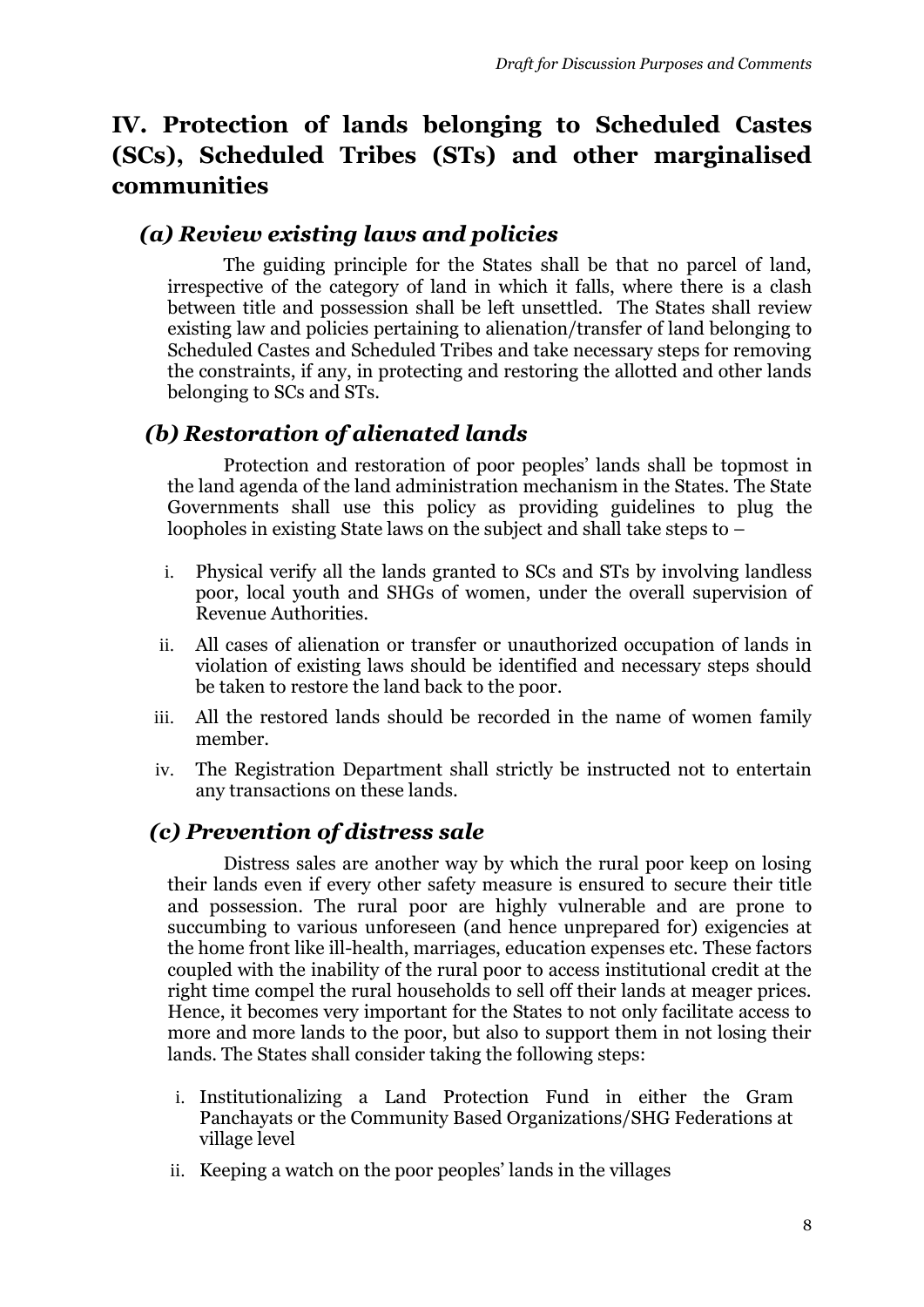iii. Extending credit support from the Land Protection Fund (with interest subvention and easy installments) whenever any poor family is going for distress sale of their land to meet some exigency.

## *(d) Land Development*

Presently lot of opportunities are available for developing the lands belonging to the poor by accessing various Central and State Government schemes such as MGNREGA, Watershed Development Program and NABARD supported Rural Infrastructure Development Fund etc. in a specific time frame. The States shall prepare an inventory of lands of the poor which require development and systematically take up land development works on those lands. Priority shall be saturation of all lands belonging to Scheduled Castes and Scheduled Tribes first. As far as possible, land development works shall include provision of irrigation facility also with again priority to SCs and STs lands. Along with land development all other sustainable agriculture programmes available for increasing productivity shall be linked to these lands so that the poor can earn good incomes from the lands.

# **V. Scheduled Tribes and Land Access**

## *(a) Land transfer regulations*

- i. A report by the Land Reforms Division [\(http://dolr.nic.in/land\\_reforms.htm](http://dolr.nic.in/land_reforms.htm)) states that "3.75 lakh cases of tribal land alienation have been registered so far, covering 8.55 lakh acres of land, of which 1.62 lakh cases have been disposed in favor of tribal covering a total area of 4.47 lakh acres. 1.54 lakh cases covering an area of 3.63 lakh acres have been rejected by the Courts on various grounds. Gram Sabha and Panchayats have powers to prevent alienation of land in the Scheduled Areas and to take appropriate action to restore any alienated land of Scheduled Tribe Under the Panchayat (Extension to Scheduled Areas) Act (PESA). In this regard, there needs to be a clear procedure laid down and the nature and extent of powers which are to be vested, specifically with the Gram Sabha, needs to be spelled out in the rules to the PESA. Any appellate procedure against such an action needs to be taken up at the level of special courts and tribunals set up under the Constitution of India with special regulations to be framed by the Governors.
- ii. A special structure for providing legal aid in cases of tribal land alienation independent of normal procedure for legal aid needs to be provided for. Urbanization, in form of creation of municipalities or incorporation of towns and cities should not be allowed unless a separate Act similar to PESA is introduced for extension of municipal laws into scheduled areas.
- iii. In case of revenue land, the State should take following actions:
	- 1) Existing laws pertaining to alienation/transfer of land belonging to Scheduled Tribes should be reviewed to identify the constraints, if any, in protecting and restoring the allotted and other lands belonging to STs. And necessary changes may be brought in to the existing laws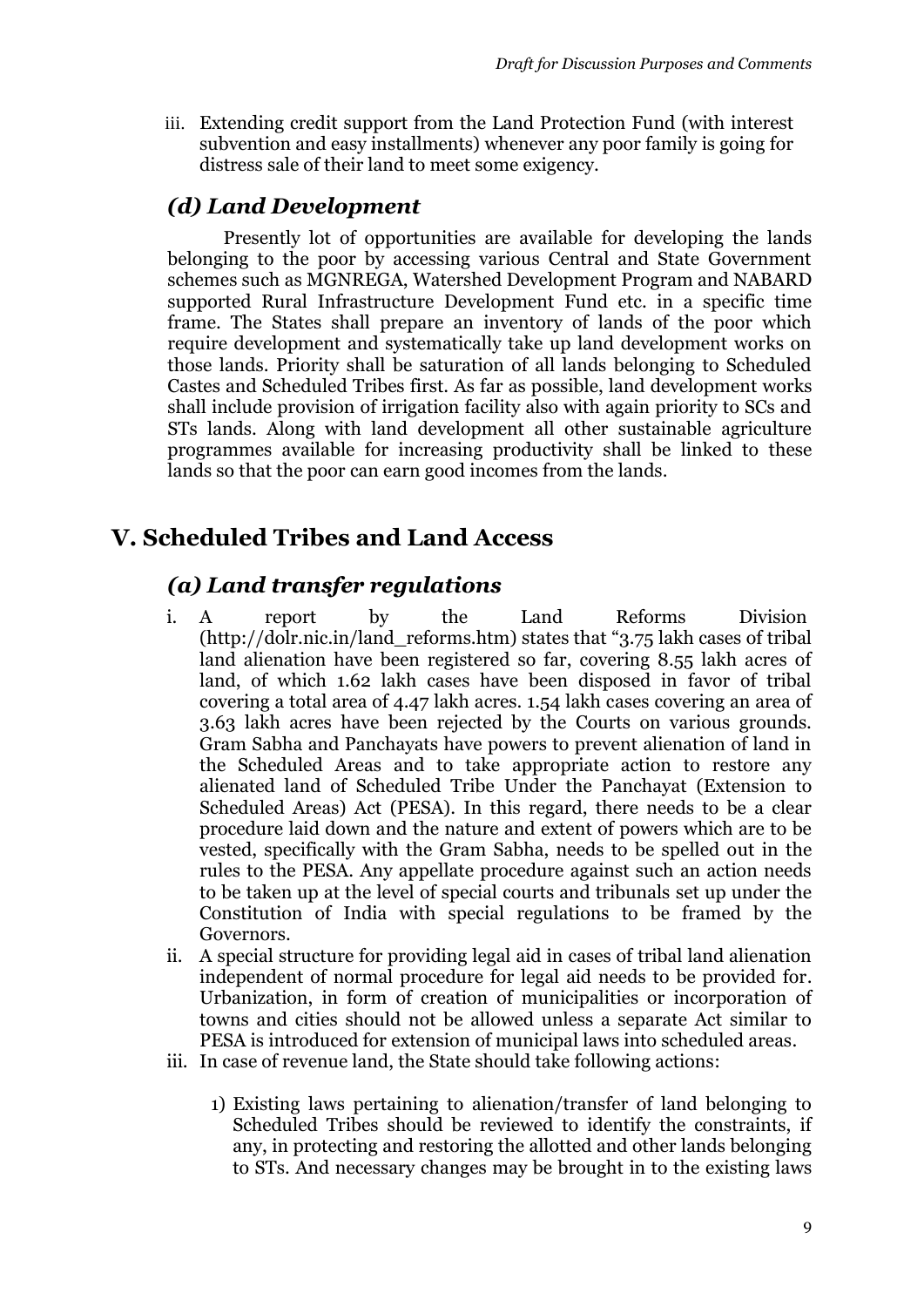to effectively prohibit the alienation/transfer of their land belonging to STs.

- 2) Physical verification of all the lands granted to STs may be undertaken by involving landless poor, local youth, women's Self Help Groups (SHG), under the overall supervision of Revenue Authorities. All cases of alienation or transfer of lands in violation of existing laws should be identified and necessary steps should be taken to restore the land back to the poor.
- 3) In some States, title has been granted to non-tribals in Scheduled Areas though there are Land Transfer Regulations prohibiting such transfer and clear cut assumption that all land in Scheduled Areas belongs to tribals. All such cases shall be reopened to examine case by case genuineness of such settlement in favor of non-tribals and corrective steps shall be taken to see that all fraudulent transactions are cancelled.
- 4) States shall take steps to see that the land administration machinery in tribal areas works in a pro-tribal manner and is well-versed with all protective enactments/judgments etc. to prevent passing of awards in favor of non-tribals in a huge number. Wherever such incidents are noticed, the State shall take stringent action on the functionaries responsible.
- 5) Distress sales of STs land should be prevented by introducing appropriate schemes including purchasing of lands by government.
- 6) Steps should be taken to identify the lands belonging to ST/SCs which can be developed by accessing various Central and State Government schemes such as MGNREGS, Watershed Development Program, and NABARD supported Rural Infrastructure Development Fund etc., in a specific time frame.

## *(b) Forest Rights Act*

- i. The process of identification of hamlets or settlements for the purpose of the Forest Rights Act 2006 (FRA) shall be as specified under Rule 2A of the FRA. All the States are to complete the identification process within a period of one year and ensure that the Gram Sabha of these hamlets constitute the Forest Rights Committee.
- ii. Primary importance is to be given to Community Forest Resource Rights [Sec.3(1)(i)] of FRA. All villages/hamlets shall claim and obtain Community Forest Resource (CFR) Rights and in case there are villages/hamlets who do not claim or obtain CFR rights, it shall be incumbent on the District Level Committee to record in writing the reasons thereof [See 'iv. Community Forest Resource Rights' of 'Guidelines on the implementation of the Scheduled Tribes and Other Traditional Forest Dwellers (Recognition of Forest Rights) Act 2006', No.23011/32/2010-FRA [Vol.II (Pt.)], Ministry of Tribal Affairs dated 12 July 2012]. Further the Gram Sabha shall constitute a Forest management Committee as envisaged under Rule 4(e) to protect, conserve and manage the CFR area, including its resource use, under instruction from the concerned Gram Sabha.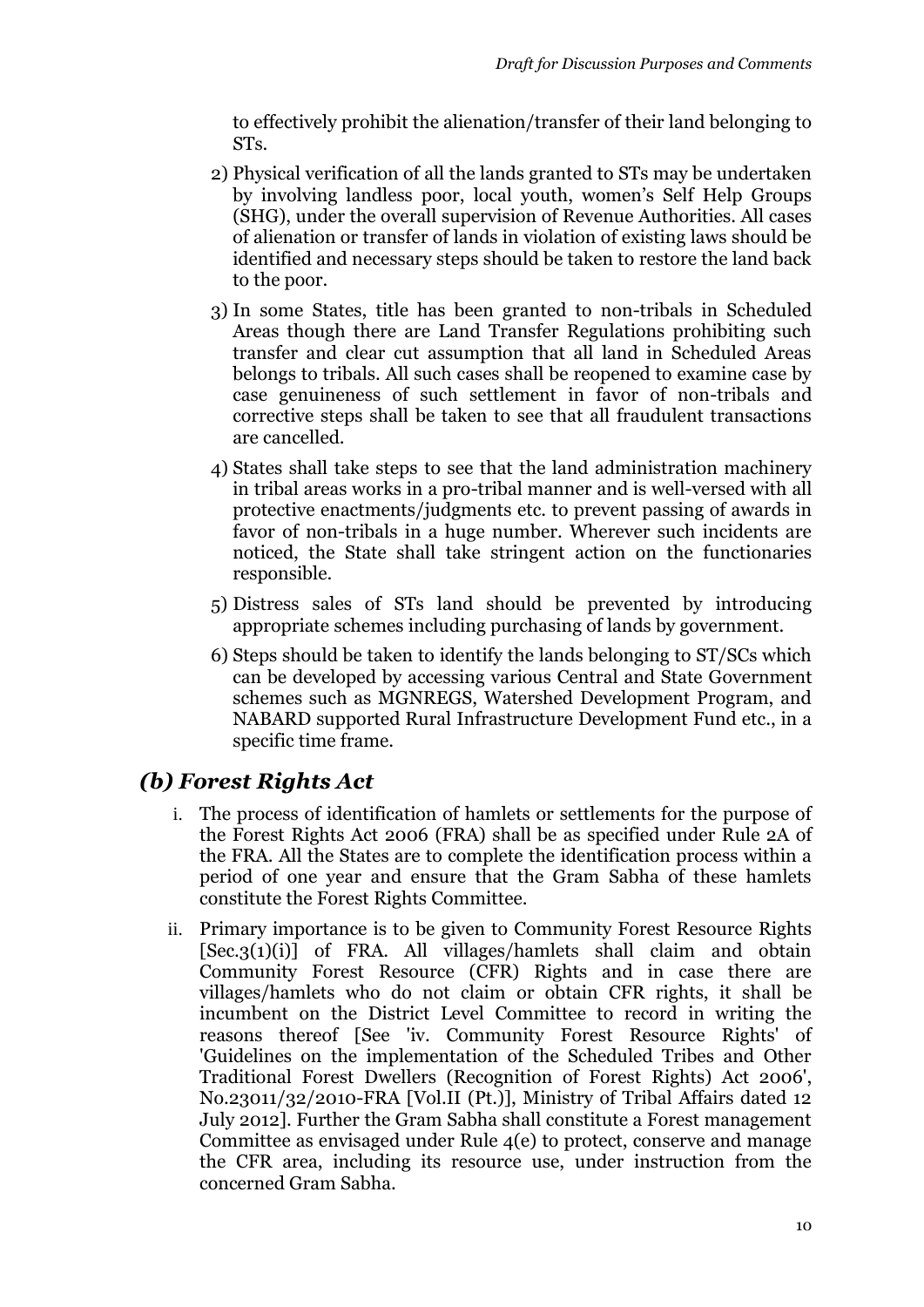iii. The State government through its State Level Monitoring Committee constituted under FRA shall review the above and inform the Ministry of Tribal Affairs. It shall also monitor effectively the process of determining and approval of all the rights under Sec.3 (1) and (2) category wise ranging from:

(1) individual rights

(2) community rights

(3) rights of ownership, use and disposal of Minor Forest Produce

(4) rights to community tenures and habitat rights to particularly vulnerable tribal groups

(5) rights in and over disputed land

(6) rights of conversion of pattas or leases or grants

(7) rights of settlement and conversion of all forest villages, unsurveyed villages and other villages in forest whether recorded ,notified or not in to revenue villages

(8) traditional rights

(9) rights to in situ rehabilitation including alternate land for displaced persons

(10) development rights under 3(2) .

The committee shall review and ensure that all cases of large scale rejection of claims (and modifications to what is claimed) are referred back to the DLC for their reconsideration and/or rectification and due process is followed. Further the process of acceptance of claims and implementation of FRA should not be subjected to arbitrary deadlines. The Gram Sabha is empowered to continue the process till the complete implementation of FRA. The committees at the higher level shall not insist on any specific evidences for approval of rights decided upon by the Gram Sabha. Further all safeguards under S4 of the Act in respect of recognition of rights and resettlement should be adhered to in case of critical wild life habitats, national parks and sanctuaries.

- iv. The State government through its State Level Monitoring Committee constituted under FRA shall review all diversion of forests for non-forestry purpose since January 1 st ,2008 and particularly from 30 July 2009 and inform the Ministry of Tribal Affairs whether these diversions comply with the order of the Ministry of Environment & Forest [F.No.11-9/1998-FC(pt) dated 30 July 2009] under the Forest (Conservation) Act, 1980 ensuring compliance with the FRA 2006, particularly in relationship to whether the rights under FRA is completely recognized and consent for diversion is obtained from the concerned Gram Sabhas. Further the Committee shall monitor and ensure that this order is complied with in all future proposals of the State for such diversion to ensure that the rights of forest dwellers are protected.
- v. The State government through its State Level Monitoring Committee constituted under FRA shall review all notifications and proposed notifications of Tiger Reserves (core area or critical tiger habitat and buffer area) for its compliance with Sec.38(V) of the Wildlife Protection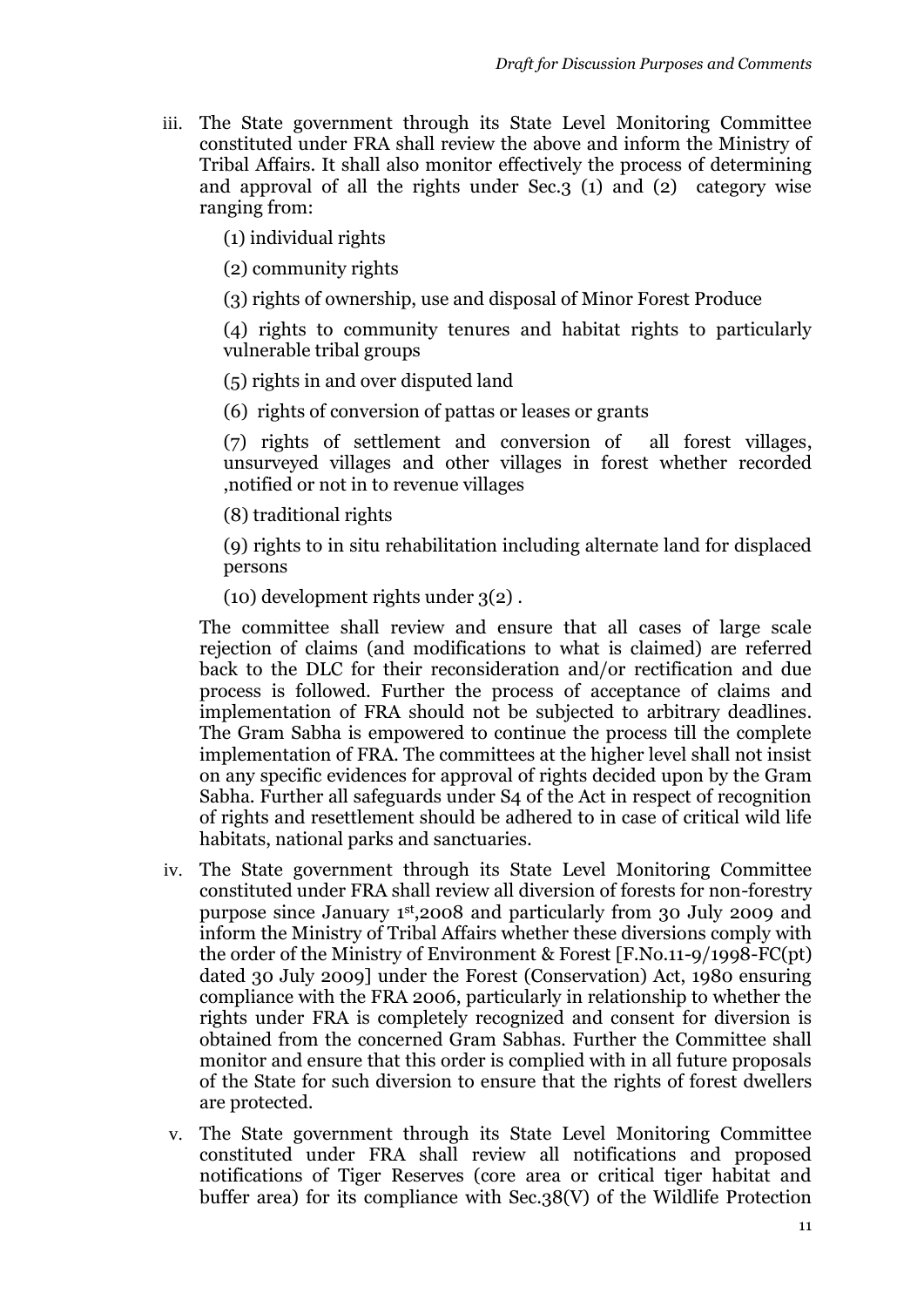Act 1972 as amended in 2006 read with Sections  $2(b)$ ,  $4(2)$ ,  $4(5)$  and 5 of FRA and inform the Ministry of Tribal Affairs. In case there has been a violations of these legally mandatory provisions, it shall recommend steps to rectify them if necessary by withdrawal of such notification and reinitiating the procedures as per the laws. This is to ensure that the land rights including rights to resources on these lands, individual, collective and community rights, are respected.

- vi. The Ministry of Tribal Affairs shall ensure that the State Level Monitoring Committee send their reports on a monthly basis and take cognizance of the recommendations. The Ministry shall take proactive steps for follow up action at the State level through issue of advisories and/or directives under Para 5 of Fifth Schedule applicable not only for Scheduled Area but to all Scheduled Tribes. Where necessary the Ministry shall not desist from taking legal and other appropriate action against offenders.
- vii. The State government shall ensure allocation of funds to the concerned Gram Sabhas for (a) the protection and conservation of forests within the CFRs of the villages and (b) follow up counselling and guidance sessions post FRA rights recognition to achieve the intended objects of FRA.
- viii. Patta Distribution in the name of the woman, as specified under the FRA, should be implemented with greater vigour and efficiency
- ix. Particularly Vulnerable Tribal Groups should be given exemptions with regard to filing of claims. A definite time frame should also be specified for settling their claims. Furthermore there should be a provision which provides for withdrawal of cases against PVTGs for minor forest offences filed by the State.

## *(c) Protection of lands belonging to Scheduled Tribes in Scheduled Areas*

- i. Ownership and secure access to land is very important for the wellbeing of the tribal people and land alienation is arguably the most important reason for their disaffection. Studies show that the administration has been ineffective in protecting the corpus of tribal lands and hence section 4(m) (iii) of PESA empowers the community to protect the land resources and habitations of Scheduled Tribes in Scheduled Areas, while Sec.4 (d) additionally recognizes the competence of the Gram Sabha to safeguard community resources and both individual and collective rights to land. The Gram Sabha is empowered to take prompt and appropriate action to protect the corpus of tribal lands, prevent alienation of tribal land and take efficacious steps to restore alienated land to members of the Scheduled Tribe, acting singly or with the support of the Revenue Authorities.
- ii. The Legislature ofthe State shall enact appropriate laws for effective exercise of the rights, duties and powers of the Gram Sabha with regard to safeguarding the rights of the scheduled tribes over land and shall not make any law which is inconsistent with these rights, duties and powers. The Land Revenue Code of the State and other related land laws shall be amended, if needed, to enable Gram Sabhas to carry out these powers and responsibilities pertaining to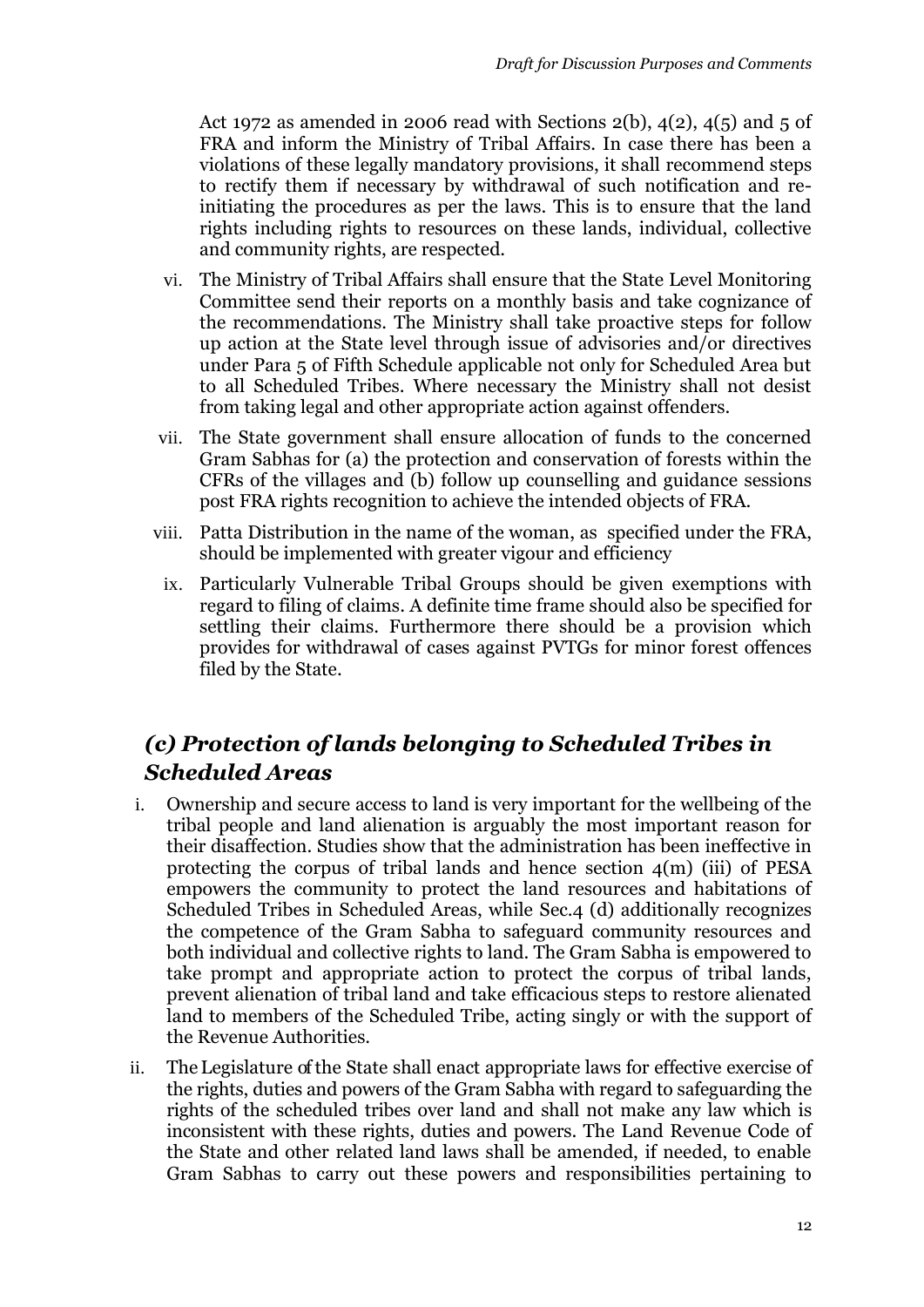prevention of land alienation and powers of restoration of alienated tribal land.

- iii. Any transfer of immovable property situated in the Scheduled Area by a person, whether or not such person is a member of a Scheduled Tribe, shall be absolutely null and void, unless such transfer is made in favour of a person, who is a member of a Scheduled Tribe or a society registered or deemed to be registered under the Co-operative Societies Act of the State which is composed solely of members of the Scheduled Tribes.
- iv. In case of proposed sale or transfer including lease, mortgage of any land/transaction in the village, it shall be made mandatory to inform the Gram Sabha concerned in writing through the Gram Panchayat. All relevant revenue records concerning the proposed sale, transferor lease of the land within 30 days of such request in writing shall be provided to the Gram Sabha concerned.
- v. The Revenue Departments of the States shall make an inventory of all lands in the possession of the tribals and ensure expeditious securing of appropriate titles under the Scheduled Tribes and Other Traditional Forest Dwellers (Recognition of Forest Rights) Act 2006 or Land Revenue Codes or relevant land laws, as the case may be.
- vi. Every State having Scheduled Area shall constitute a 'Land Consolidation Fund' (LCF). Part of this fund shall be allocated at the district level to a designated authority to be notified by the State Government. The designated authority shall release necessary fund to the Gram Sabha for purchase of any land within its jurisdiction in the manner prescribed below. The LCF shall exclusively be used for enabling the Gram Sabhas in the Scheduled Area for the following purpose:
	- 1) purchase at market price of any land falling within the jurisdiction of the concerned Gram Sabha owned by any resident whether a Scheduled Tribe or not, and who is desirous of selling his/her land and has made a request in writing to the Gram Sabha;
	- 2) the land thus purchased shall be in the name of the Gram Sabha of the concerned habitation;
	- 3) the said land shall be put to use for common purpose by the concerned Gram Sabha;
	- 4) the Gram Sabha may allocate such land, partly or wholly as the case may be, to any landless Scheduled Tribe of the habitation with enjoyment rights;
	- 5) the Gram Sabha shall cancel such enjoyment rights if need be and reallocate the same to another landless Scheduled Tribe of the habitation or utilise the same for the common community needs;
	- 6) The Record of Rights with respect to such land shall be in the name of the Gram Sabha.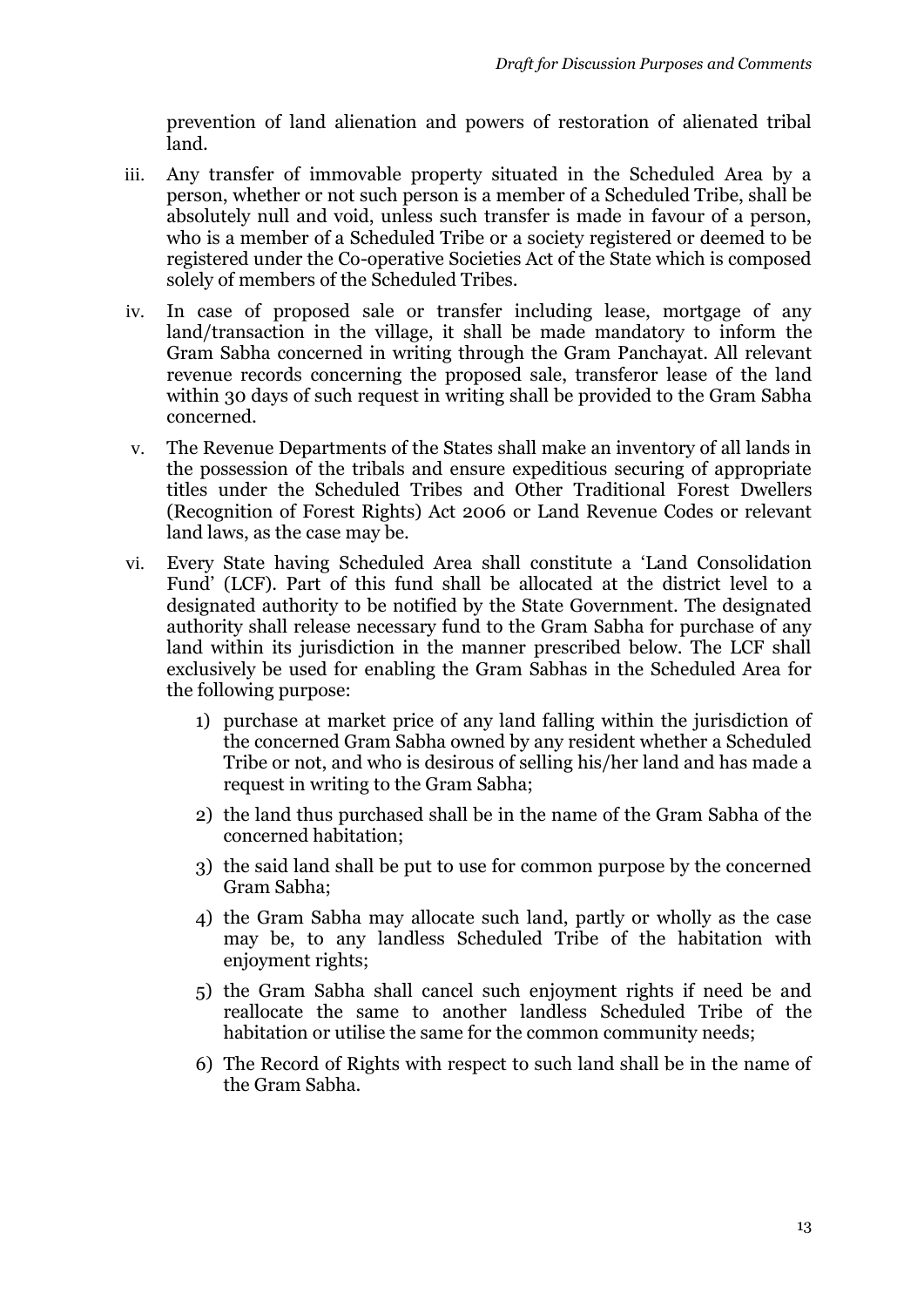# *(d) Protection of lands belonging to Scheduled Tribes outside the Scheduled Areas*

- i. All the States having a Scheduled Tribe population and that do not have a law to prevent tribal land alienation and restoration shall, within a year, enact appropriate legislation for the said purpose.
- ii. All the states having a Scheduled Tribe population and not having any Scheduled Area shall, within a period of a year, identify those tribal majority habitations with their customary and traditional boundaries and obtain Presidential assent for the same. Similarly habitations in those states having Scheduled Area but are not yet included as part of the Scheduled Area of the concerned State shall also likewise list out such habitations and obtain Presidential assent as Scheduled Area.
- iii. Every State having a Scheduled Tribe population but whose habitations are not within the Scheduled Area shall review the law to protect tribals from land alienation and shall designate Sub-Divisional Magistrates as Special Officers to whom such of those Scheduled Tribes whose land is threatened to be encroached or alienated can complain and obtain speedy measures for protection from land alienation.

# *(e) Restoration of Alienated Tribal Land*

- i. A clear and explicit provision should be made in the Revenue Law and other relevant laws to include such provisions in the Land Revenue Code of the State and other laws related to alienation of tribal land that confer power on the Gram Sabha in Scheduled Area and Sub-Divisional Magistrates in non-Scheduled Area to act *suo motu* or on a complaint from a member of the gram sabha or the affected tribal person to restore the alienated tribal land. This should also authorize the Gram Sabha in the case of Scheduled Area to call for all relevant revenue records concerning the alienation of such land (to be provided within 30 days of such request). The law should further empower the Gram Sabha in the case of Scheduled Area to conduct a hearing and order restoration of the land back to the concerned member of the Scheduled Tribe.
- ii. The Gram Sabha in the case of Scheduled Area may direct or seek the assistance of the Police in restoration of the land, if it so desires. Gram Sabha in the case of Scheduled Area shall inform the orders of restoration to the Sub-Divisional Officer who shall ensure restoration within a period of three months, intimate the same to the Gram Sabha and direct appropriate entries in the Record of Rights. The Gram Sabha in the case of Scheduled Area may constitute a Standing Committee from among its members and call upon the Revenue Authorities to train such members in all matters related to the maintenance of records and the exercise of the powers mentioned above.
- iii. States shall put in place effective institutional arrangements for securing land rights for the Scheduled Tribes, in consonance with the architecture given under the FRA and also establish appropriate grievance redressal mechanisms using the FRA template.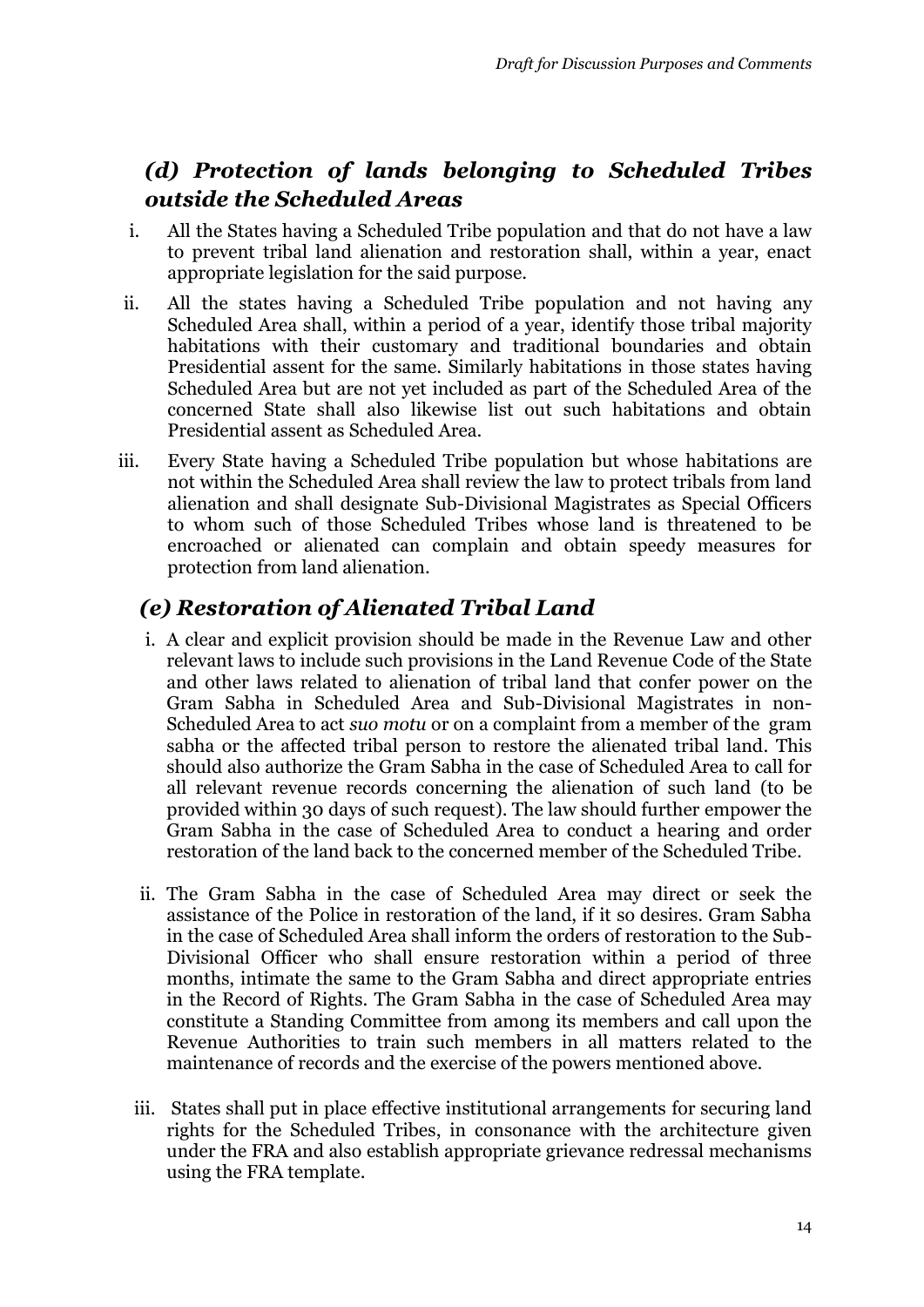## *(f) Acquisition of land in Scheduled areas*

- i. Prior consent of the Gram Sabhas and the concerned Panchayats at the appropriate level, affected by the proposed project or located in the zone of influence of any land acquisition project, shall be mandatory for the acquisition of any land in the Scheduled Areas for development projects falling within the jurisdiction of the concerned Gram Sabha, irrespective of the classification of land. Under the proposed Right to Fair Compensation and Transparency in Land Acquisition, Rehabilitation and Resettlement Bill 2012 these requirements have already been prescribed as statutory guarantees.
- ii. The procedure for prior consent and arriving at a decision shall be prescribed by the appropriate government under the Rules to the appropriate legislation.
- iii. No displacement/relocation of the person from the project area which is proposed to be acquired shall be undertaken unless all facilities under the rehabilitation package which shall include secure livelihood are certified to be complete and functional at the site of resettlement by the Gram Sabha.
- iv. If the Gram Sabha concludes that the land has been used/transferred for purposes other than those for which informed consent was sought/ acquired, and such a claim has been verified by a due process, then the Gram Sabha may inform the State Government its decision in writing to withdraw its consent. Where such withdrawal occurs, the residents of the Gram Sabha shall be entitled to civil damages for fraud and to institute criminal proceedings on the same basis.
- v. The acquired land shall revert back to the Gram sabha in the event that the purpose for which land was acquired is changed or the project is not taken up within five years from the date on which consent is granted.
- vi. Prior consent of the Scheduled Tribe living outside the Scheduled Area shall be obtained for land acquisition along with the consent for the rehabilitation package with secure livelihood.

# *(g) Protection of rights over common lands*

- i. Every habitation/hamlet level Gram Sabha shall demarcate their customary and traditional boundary and extent of the habitation/hamlet/group of hamlets as the case may be along with the land use and rights of individuals/groups of people or the community/communities of the habitation/hamlet/group of hamlets as the case may be. This shall be recorded as common lands belonging to the concerned village with consent from the adjoining villages to the veracity of the same.
- ii. The Gram Sabha of the habitation/hamlets/group of hamlets shall be the custodian of the said common land which shall be protected and managed as decided by the concerned Gram Sabha. Any encroachment of the land as deemed by the concerned Gram Sabha shall be removed with, if need be, the assistance of the police and revenue authorities on the request of the concerned Gram Sabha.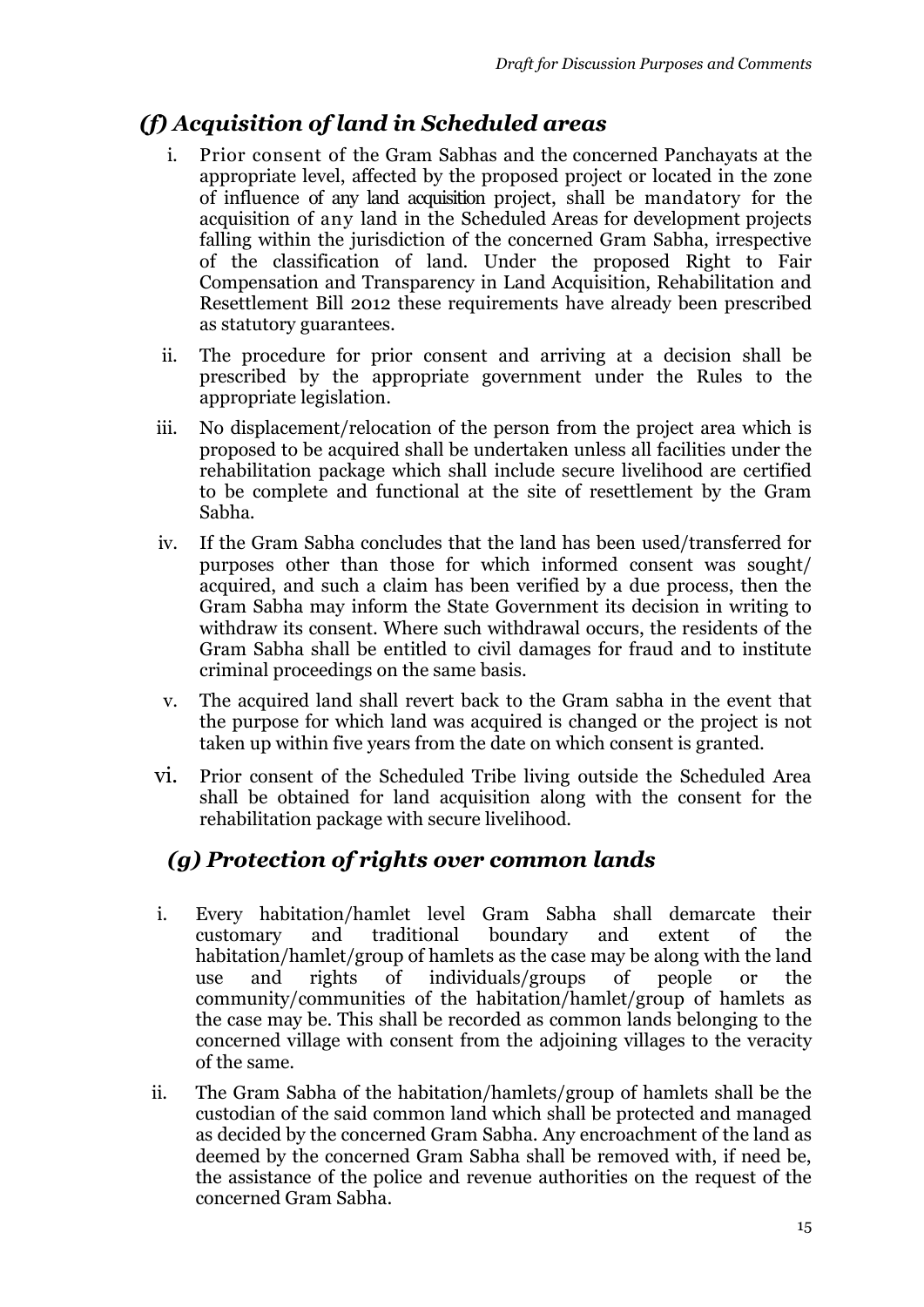#### *(h) Forest and Revenue Boundary Disputes Reconciliation and Settlement*

- i. States shall undertake the survey of the forest and revenue boundary disputed areas by constituting joint survey teams consisting of officers from Forest and Revenue Departments and settle the boundary disputes.
- iii. Once the joint survey clarifies whether it is forest land or revenue land, steps should be taken to allot the revenue land to the eligible poor.
- iv. Without waiting for joint survey, titles should be granted under Forest Rights Act, 2006 to the eligible families. Subsequently, allotment of patta should be made if it is found to be revenue land.
- v. With regard to lands under preliminary notification as Reserved Forest, it is noticed that the forest settlement process has not been taken forward even years after the preliminary notification. The State shall take steps to complete the forest settlement process for all such lands and if the claims of occupants are upheld take steps to issue settlement pattas to them which are superior in nature when compared to the titles issued under FRA. If not, action under FRA can be initiated for granting titles.

#### *(i) Mining in schedule-V areas*

 PESA should be taken in to account specifically to provide the populations living in scheduled areas with a right over the natural resources located in the scheduled areas in an effective manner. Mining should not be undertaken in the scheduled areas unless and until the proposal to do so emanates from Gram Sabha or conglomerate of Gram Sabhas. Wherever mining activity is considered to be extremely essential in the schedule areas it must be managed and operated by an enterprise wherein the government and the Gram Sabha or conglomerate of Gram Sabhas are equal partners. This should be done by providing a mechanism whereby the Gram Sabha retains the ownership of the lands being mined and 50% of revenue or royalty benefits should flow to such Gram Sabha or conglomerate of Gram Sabhas as partners.

## **VI. Land to the nomads**

Nomadic communities lead a pitiable existence in today's society. For those nomadic and denotified tribes who are willing and keen to settle down, the State shall take up a program on priority to settle them in an area of their choice. For the purpose habitations with all necessary facilities and conveniences will be set-up. Each family, to begin with, shall be given homestead land and in due course the minimum agriculture land. The Government should immediately bring in to effect a "Right to Minimum Land Holding Act" according to which each Nomadic family (of not more than five persons, larger families getting more allocation in that proportion) shall be allotted at least five acres of cultivable land with assured irrigation. The State shall

i. Allot at least 5 acres of agricultural land and at least 10 cents of House Site to all nomadic tribes and De-notified Nomadic Tribes who are willing to settle at a particular place.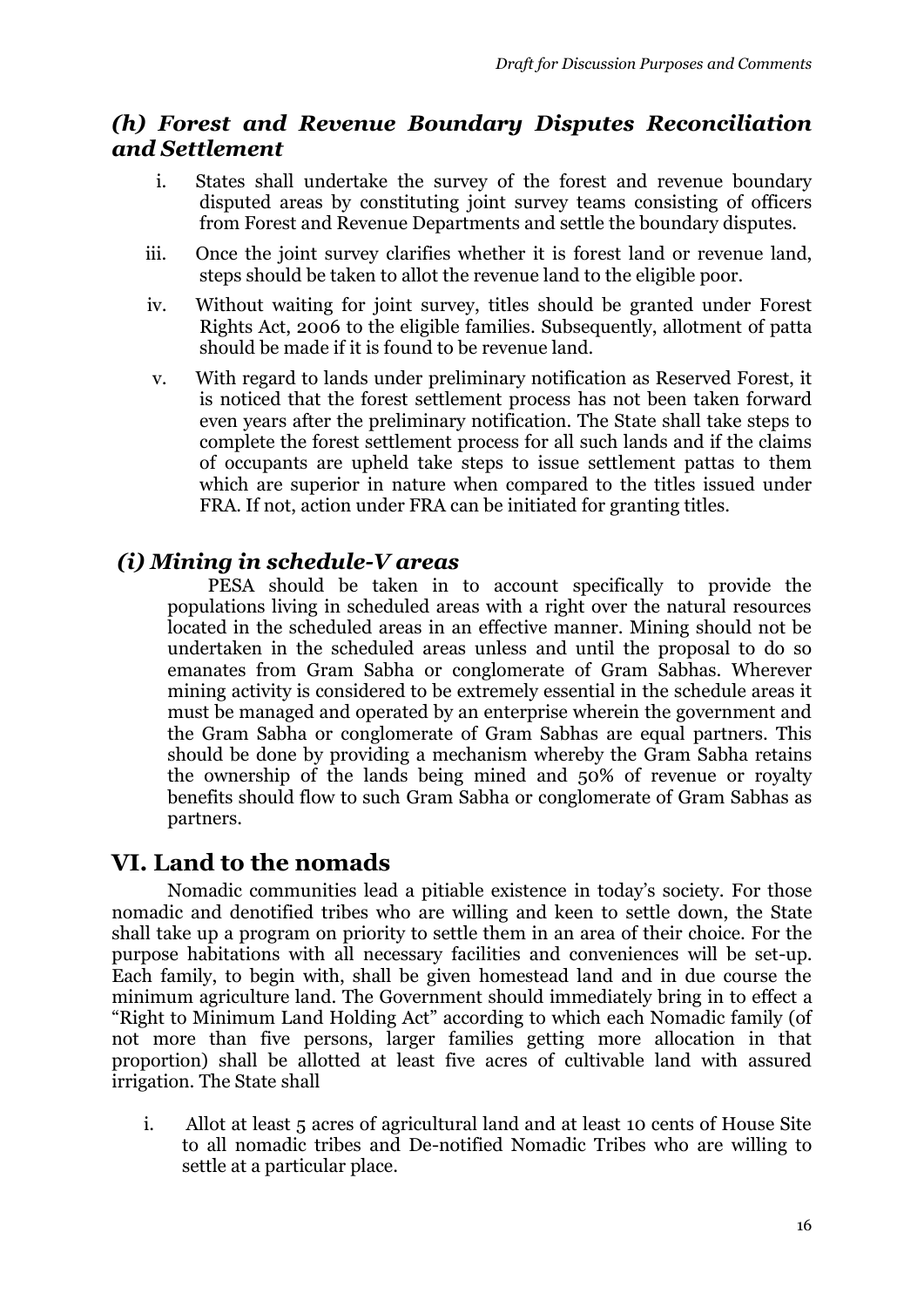ii. Take steps to secure access and rights over common lands to the nomadic tribes and De-notified Nomadic Tribes by giving exclusive rights as a community and not as individuals so as to grow vegetation needed for their artifacts like baskets, brooms, mats etc, along with establishing rearing centers for livestock.

#### **VII. Land rights to Women**

Women constitute nearly 40% of the agricultural workforce in the country. More importantly, 75% of all female workforce and 85% of all rural female workforce in the country today is involved in agriculture and this percentage is rising. Further, rural households are increasingly becoming de-facto female headed households, due to widowhood, desertion, or male out-migration. The Eleventh Five Year Plan recognised that agricultural productivity is increasingly getting dependent on the ability of women to function effectively as farmers and strongly and had also recommended for ensuring effective (rights being rights not just in law but also in practice) and independent (rights being rights that women enjoy in their own capacity and of those enjoyed by men) land rights for women. The Twelfth Plan Working Group on Disadvantaged Farmers, including women, has again provided evidence-based assessment of the ground situation. Observing that land rights can serve multiple functions in rural women's lives and would empower them to challenge the socio-economic and political inequalities prevalent in the rural-semifeudal society, the XII Plan has emphasised on enhancing women's land access from all three sources- direct government transfers, purchase or lease from the market and inheritance- through a range of initiatives including joint land titles in all government land transfers, credit support to poor women to purchase or lease land from the market, increase in legal awareness and legal support for women's inheritance rights, supportive government schemes and recording of women's inheritance shares, and so on. The current land use policy should carry forward some of the following suggested measures (in accordance with those included in the XII Five Year Plan) for improving women's access, particularly from the marginalised sections, to land in following ways:

- i. In all government land transfers, women's claims should be directly recognized, be they transfers for poverty alleviation, income generation (crop cultivation, fish cultivation), resettlement, etc.
- ii. All new homestead land distribution/regularisation to landless families should be only in women's name rather than joint titles with husbands. Where more than one adult woman (say widows, elderly women etc. is a part of the household, the names of all female adults should be registered).
- iii. States should consider the adoption of a "group approach" in land cultivation and investment in productive assets. They may therefore, grant group titles to women's groups. This would require changes in tenancy laws to allow leasing of land to women's groups as well as to recognize such groups as a valid category of landowners.
- iv. States could undertake an assessment of all uncultivated arable land presently with the Government and give women's groups long term usufruct rights to it for group cultivation*.* The group leasing rights will be recognized under government programmes for agricultural promotion to allow women to avail benefits of schemes such as agricultural extension services and crop insurance to mitigate risks.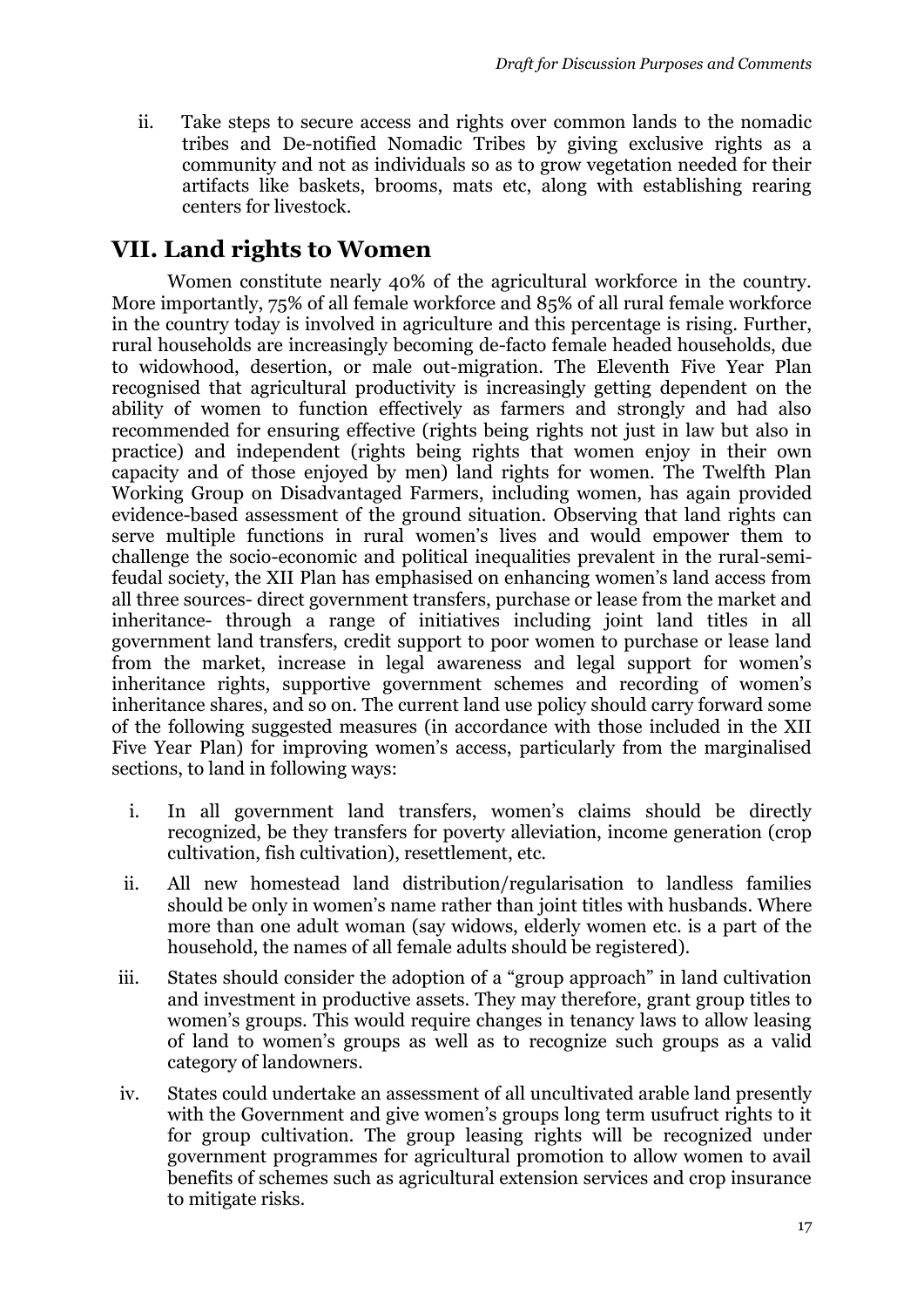- v. Women shall also be helped to purchase land in groups for group cultivation by a loan-cum-grant scheme with 50 per cent of the loan as a low interest loan and the remaining 50 per cent as a grant. Incentives will be provided to women farmers/ SHGs, for group farming on leased or owned land through financial support for group formation; tying credit subsidy, technology access, and so on, to group farming.
- vi. Distribution of land under all land distribution programmes viz., surplus land, land ceiling act, custodial land, bhoodan land etc should exclusively be to rural landless women workers.
- vii. Where new land is being distributed or regularized, individual titles or group titles rather than joint titles with husbands should be provided. Joint titles with husbands give women little control over the produce and which make it difficult for women to claim their shares in case of marital breakup, or domestic violence.
- viii. The 2005 Hindu Succession Amendment Act (HSAA) brings all agricultural land on par with other property. This makes Hindu women's land inheritance rights legally equal to men's across states, overriding any inconsistent State laws. Various provisions need to be reviewed and strategically acted upon. This includes devolution of a woman's property in the same manner as a man's, restricting the right to will to prohibit disinheritance of wives and daughters, protecting women's right to property by eliminating forced coercion aimed at women relinquishing their shares, and ensuring that HSAA overrides State laws related to agricultural land.
	- ix. In addition, the Ministry of Women and Child Development in collaboration with the Department of Land Resources, should start intense monitoring of the progress in implementation of HSAA, and ensure its speedy implementation. Revenue officers should be sensitized on the land rights of women and the laws and judicial decisions regarding this.
	- x. In case of restoration of land to the allottees/assignee/grantee, the land should be recorded in the name of woman member of the family.
	- xi. In irrigation projects, any new land arrangements (that is compensatory land given to displaced persons) must be in the joint names of the man and the woman, or exclusively in the name of the woman where she is the main economic provider.
- xii. Fifty percent of the land pattas given to forest communities should go to women, under any land enactment, including those under the proposed Scheduled Tribes (recognition of forest rights) Bill, 2005 and other revenue land allotments. Rather than giving joint pattas, however, women and men should be given individual pattas. This will give women control over their shares and greater bargaining power. However, where possible a group approach should be followed. Also any new land so distributed should be in terms of group rights.
- xiii. States should strive to promulgate laws that protect women's rights to adequate housing and land, for instance, introduce Government Orders mandating joint registration and joint titles for marital property in the names of men and women.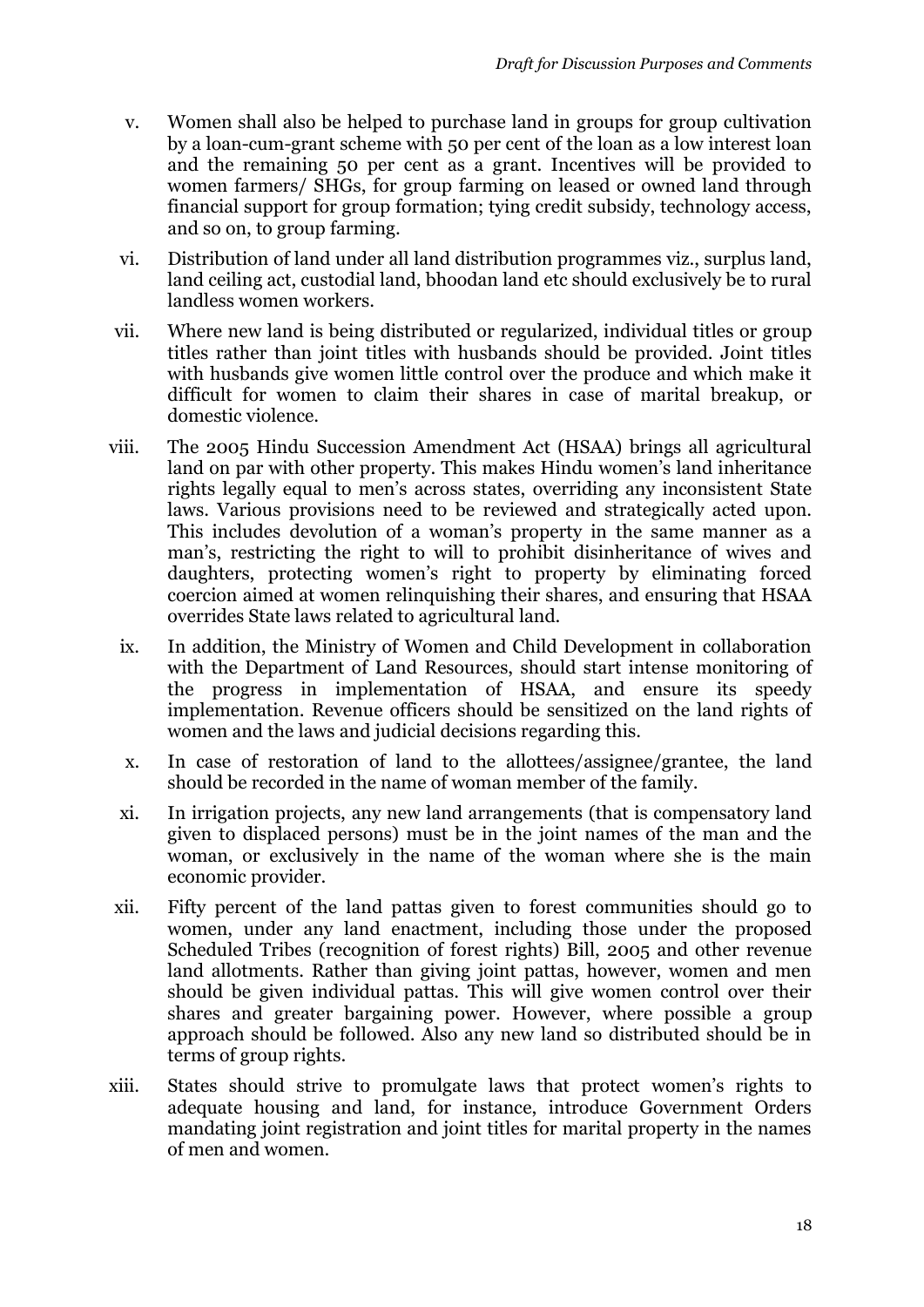- xiv. A Committee at the Panchayat level shall be constituted with the responsibility of managing Common Property Resources (CPLRs) comprising only women members.
- xv. There is also need for reliable, fair and accessible mechanisms such as social audit with greater participation of women in the audit bodies for resolving disputes and providing remedies in matters related to tenure and security of lease.
- xvi. Whenever land is alloted/assigned/distributed , it shall be made in the name of the woman member of the family.
- xvii. Record the restored land in the name of woman member of the allottee/assignee/grantee's family.
- xviii. Instruct the revenue authorities to strictly follow the amendment to the Hindu Succession Act in 2005 granting equal rights to women while granting patta in case of inheritance and partition. Revenue officers should be sensitised on the land rights of women and the laws and judicial decisions regarding this.
	- xix. Conduct awareness programs to educate women about land laws and land rights.
	- xx. Initiate specific institutional measures to restructure current supportive mechanisms like agriculture extension, revenue administration to be more gender sensitive in terms of representation in these systems as well as their interaction with women farmers and landowners.
	- xxi. Set up a special help-line, supportive mechanism at Tehsil and district levels, to which women can approach to resolve any issues related to their land rights.

## **VIII. Homestead Rights**

a. Extreme poverty in rural areas is rooted in landlessness. The poorest and most vulnerable among the rural families are those who are landless and homeless. About 8 million rural households have no house of their own. Land is an essential element of the human right to adequate housing; and that land, as a source of livelihood and security, is essential to realising the right to live with dignity;

b. Right to equal access to and ownership of a homestead of at least 10 cents would, in addition to enabling a landless and homeless family live with dignity, provide social security and social insurance.

c. States may identify all the landless and homeless households in the rural areas by conducting a thorough survey involving the gram panchayats. Land available with the Government may be distributed to the landless and homeless households at the rate of 10 cents per households. If Government land is not adequate, suitable land may be acquired. The State Governments may also take steps for developing basic civil amenities for the homestead allotted. The provision of homestead and the amenities may be completed in a phased manner over a period of ten years in every state.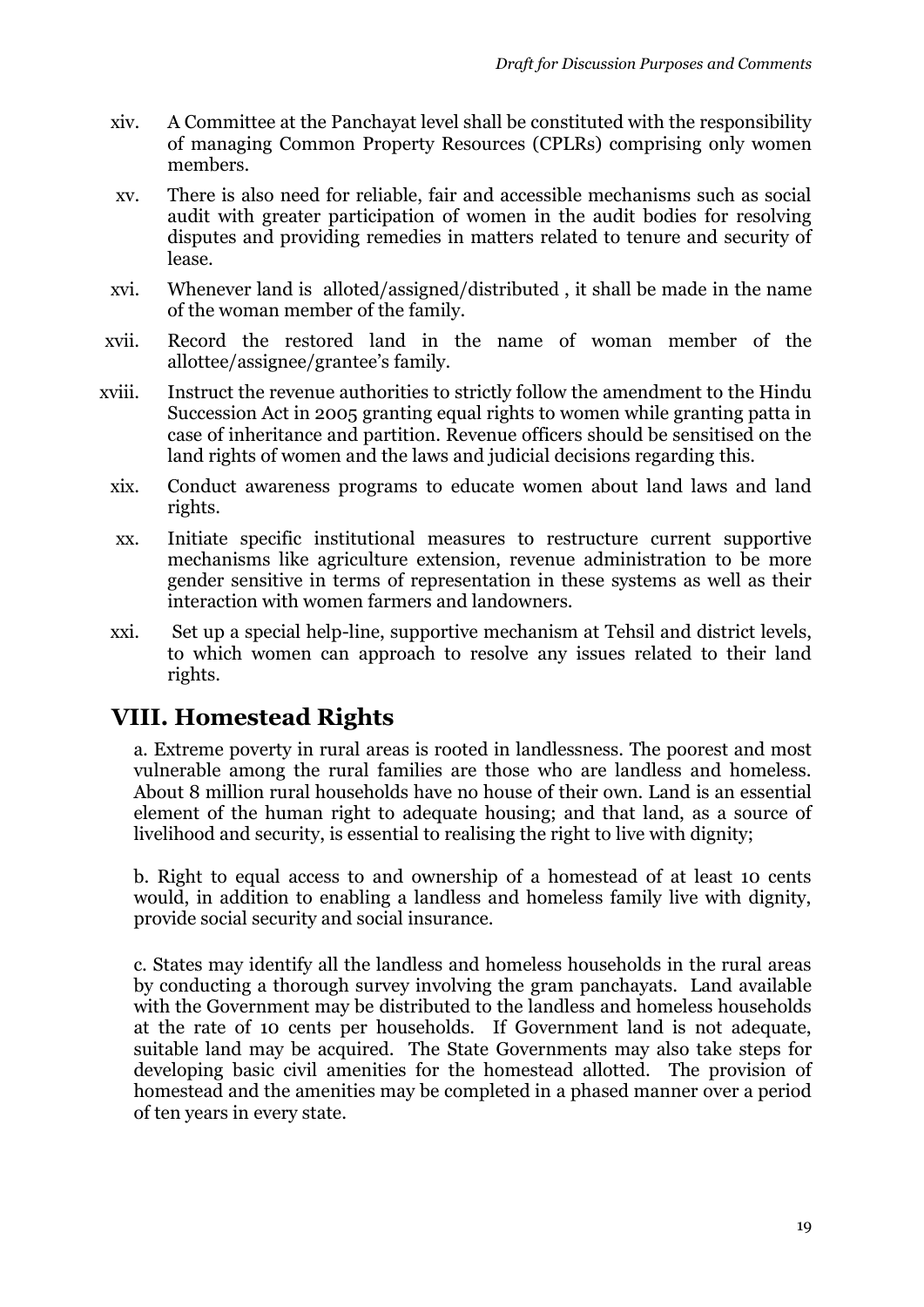# **IX. Common Property Resources**

i. A long-term perspective on CPRs should be evolved through developing land use plans of each village, State and the country. The D/o Land Resources may prepare a National Land Use Policy and help the States/UTs in preparation of State/UT Land Use Policies.

ii. Evolving long term perspective on land through developing land use plan: A longterm perspective on CPRs should be evolved through developing land use plans of each State. The land use plans should be prepared based on present situation and future needs. More importantly, the land use plans should provide details about how CPRs should be developed considering their importance. Land use plans should be prepared from national and regional levels all the way to the village master plan level. In such plans guidelines should be laid out for land development and allocation. This will foster balance between the development needs and the ecological concerns. It may be considered while preparing National/State/UT Land Use Policies.

iii. Definition of CPR: It is not appropriate to provide a uniform national definition of CPR; however, the perspective through which the CPRs need to be looked at should be defined at the National, State or local contexts. Thus, it is recommended that CPR should be defined according to its importance to support rural livelihoods (land based and livestock based) and ecology as a whole. To add, according to the use of the resources both land and water in a village being used for common purpose, (to meet bona fide livelihood needs should be defined as CPRs) and the definition of CPR based on these conditions should be officially accepted in a State. At a broader level the definition of CPR is – "Rural common property resources are broadly defined as resources to which all members of an identifiable community have inalienable use rights. In the Indian context CPRs include forests, community forests, community pastures, government wastelands, watershed drainages, village ponds and rivers that are used for common purpose. All these resources are particularly important because of their large area and their contribution to people's sustenance." Along with defining CPR, there should be emphasis on defining common property land resources. Thus, according to the 9-fold classification, the following categories of land should be considered as legal common property land resources:

- Cultivable wastes and Fallows other than Current.
- Common Pastures and Grazing land,
- Protected and Unclassified Forests.
- Barren, Uncultivable and other Government Wastelands that are being used for common purposes.

 The state government, after assessment should legally define CPR and the categories of CPLR according to the use of such resources for common purpose in their State.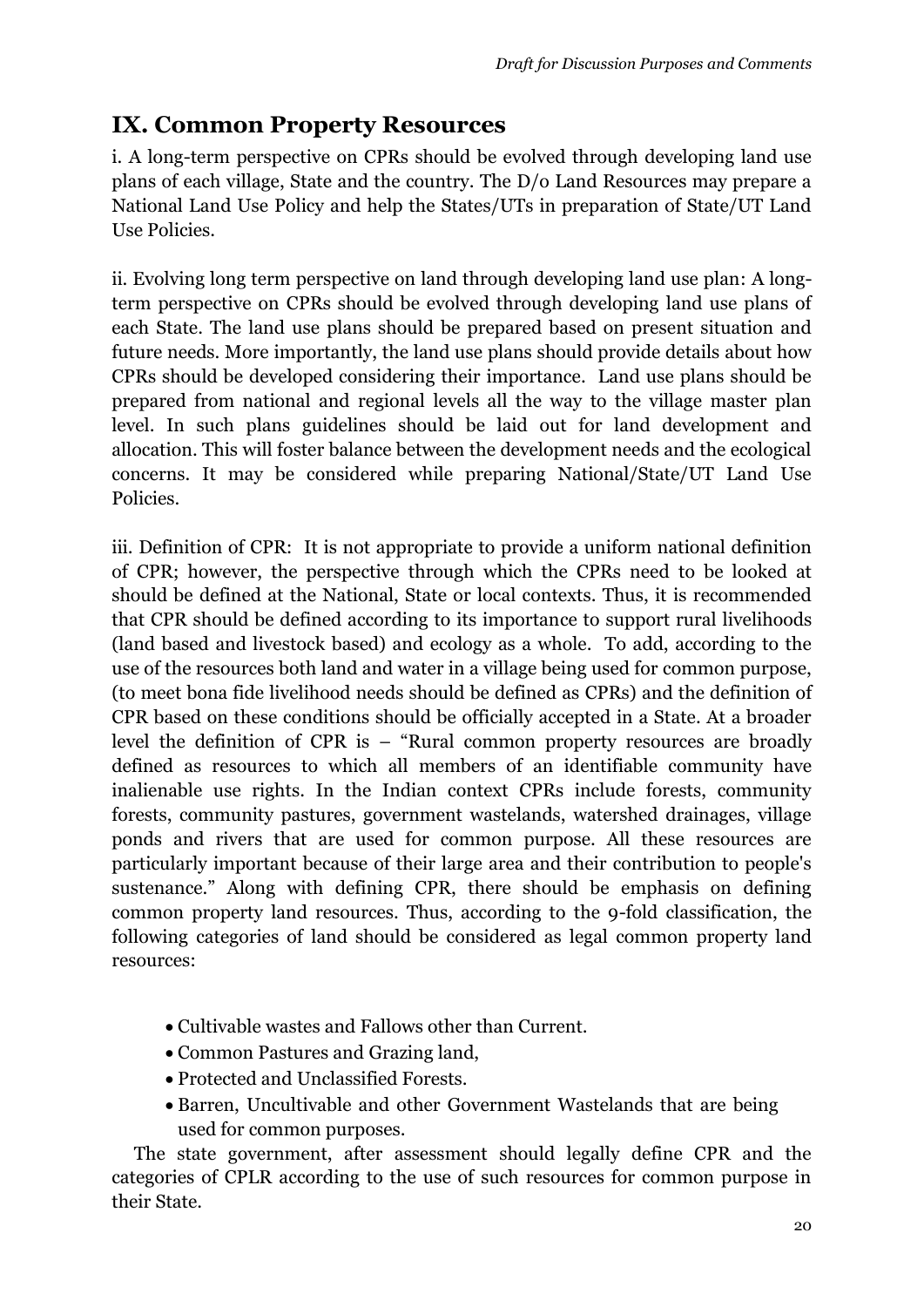iv. Minimum percentage of CPR in a village: There should be a provision for having at least some percentage of a total land in a village under CPR. The figure for the same should be based on rationality like number of livestock per hectare of CPR land keeping in mind the growth trend of the livestock population, estimation based on fodder and fuel requirement of the village population based on the trend of the village population growth, or in a general level to meet bona fide livelihoods of the dependent community. The rationality for capping should be decided by the state governments.

v. Banning diversion of CPR land for other purposes: Based on the criticality of CPRs a complete ban on diversion of these resources should be approved. The ban should be imposed on the capped CPR area.

vi. Enumerating CPR in every National Sample Survey: To identify and estimate the magnitude of CPRs in the country the National Sample Survey Organization should enumerate this in every round. The estimation of CPR should also clearly illustrate the contribution of CPRs to support rural livelihoods and ecology. Such accurate estimation of the real CPR will help in formulating appropriate polices based on field realities. The D/o Land Resources should take necessary action regarding survey of the Common Property Resources (CPRs).

vii. Development model of CPR: The development model for CPR should be similar to the JFM model. The entire rights over the management of CPR should be assigned to its users. As in case of JFM funds should be made available for its development both from the central and state governments. There should be a provision to allocate budget for development of CPRs from both union and state budgets every year. To add, dedicated CPR funds should be set up in States and districts for its development.

viii. Institutional arrangements to govern CPR: For proper management of CPR the role of the user groups, the central and state governments, and community based organizations, especially those working on it are critical. The roles of each of the institutions should be laid out properly outlining ownership, access and rights and benefit aspects.

ix.. Management of CPRs may be done by Panchayats through various Government of India schemes, e.g., MGNREGA, SGSY etc. All Central Ministries/Departments should take appropriate action in this regard.

x. Distributive Access –- CPRs are being used historically for distribution to the landless and hence the tradition has meant that the government lands have become land banks. This means that the government lands are the first lands to be distributed. This has further taken the form of alienation of the CPR dependent local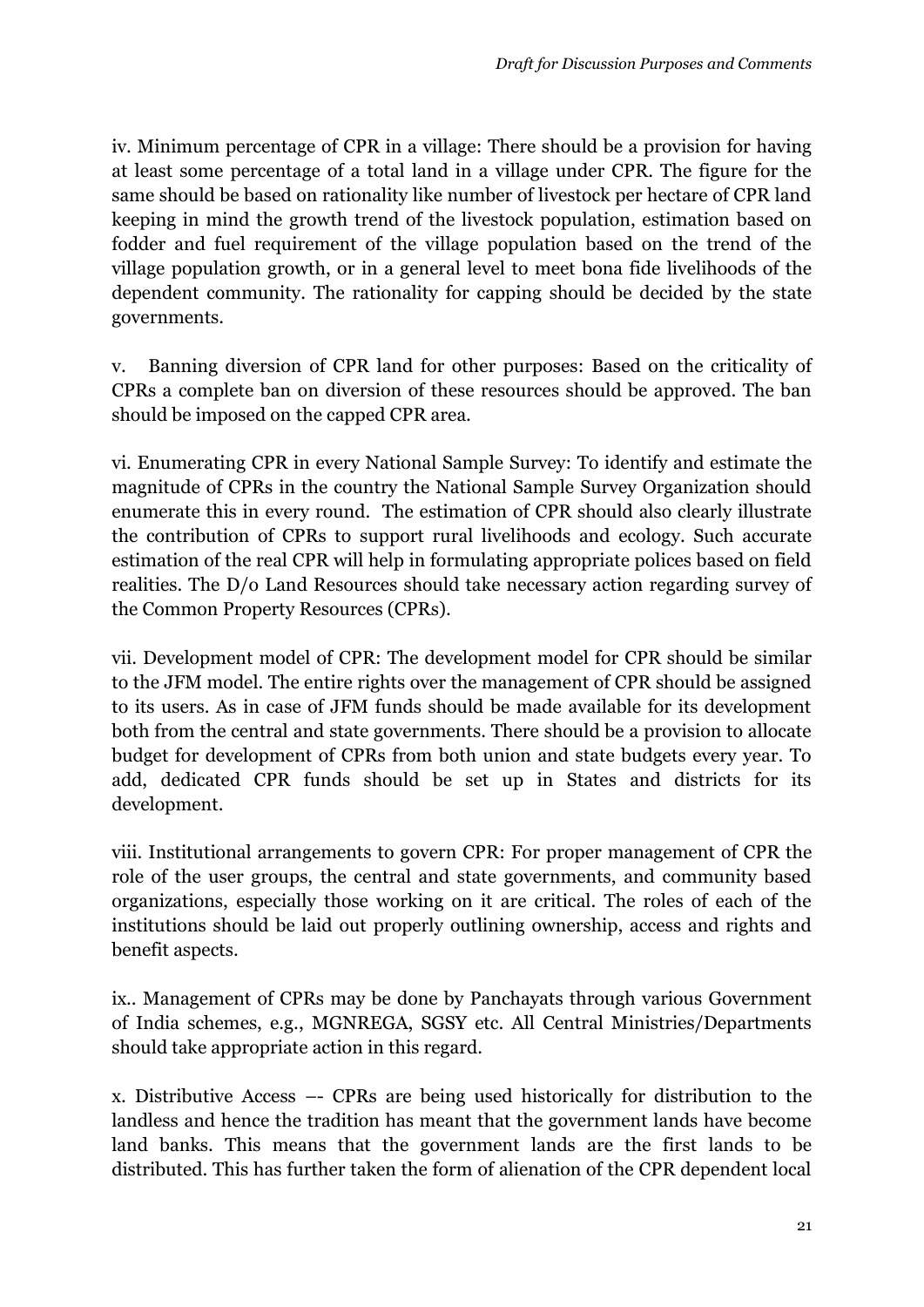people and land being handed over to the private or individual interests, which is a dangerous trend. The logic of distribution of public lands should be based on:

- Availability of other kinds of lands/private lands for allocation
- Position of implementation of ceiling and availability of surplus lands
- Alternate uses of lands/Opportunity costs of non-diversion
- Land market and prevailing market rates
- Use being made of such allocated lands
- Possibility of off-farm or non-agriculture employment for the landless.
- The ecological role/criticality of such lands

The common property land should not be distributed, as there are a lot of other categories (like barren and uncultivable lands) under which land is locked. Therefore a clear distinction needs to be made between CPRs and wastelands, which might as well be utilized for non-livelihood purposes like mining, quarrying and industry. The surplus land after being capped for the common purpose could be allotted to landless families or other marginalized groups.

xi. Disincentives against encroachment: There should be disincentives against encroachments. The penalty paid by encroachers is paltry which hardly discourages them from encroaching.

xii. Protecting existing *de jure* CPRs: It is high time to safeguard existing *de jure*  CPRs. Funds should be made available and investment should be carried out for their development. To add, diversion of existing *de jure* CPRs should be banned.

xiii. The Department of Land Resources should prepare a National Land Use Policy and help the States/UTs in preparation of State /UT Land Use Policies which should take care of CPRs also. The facilities/expertise, etc. of existing/ defunct State/UT Land Use Boards may be used in this regard.

xiv. Initiating fast track and time bound processes for resolving disputes on CPRs: CPRs throughout the country are highly contested for innumerable reasons, denying access to its users for common purpose. Thus, it is imperative that disputes over CPRs should be resolved on priority and the central government should initiate fast track and time bound processes for resolving disputes over CPRs.

xv. Building public awareness: Building greater public awareness is the need of the hour. More importantly, people's perspective on CPRs should be thoroughly understood and taken into consideration while designing public interventions. In this way, the institutional support, especially from the community should be strengthened and garnered towards better CPR management.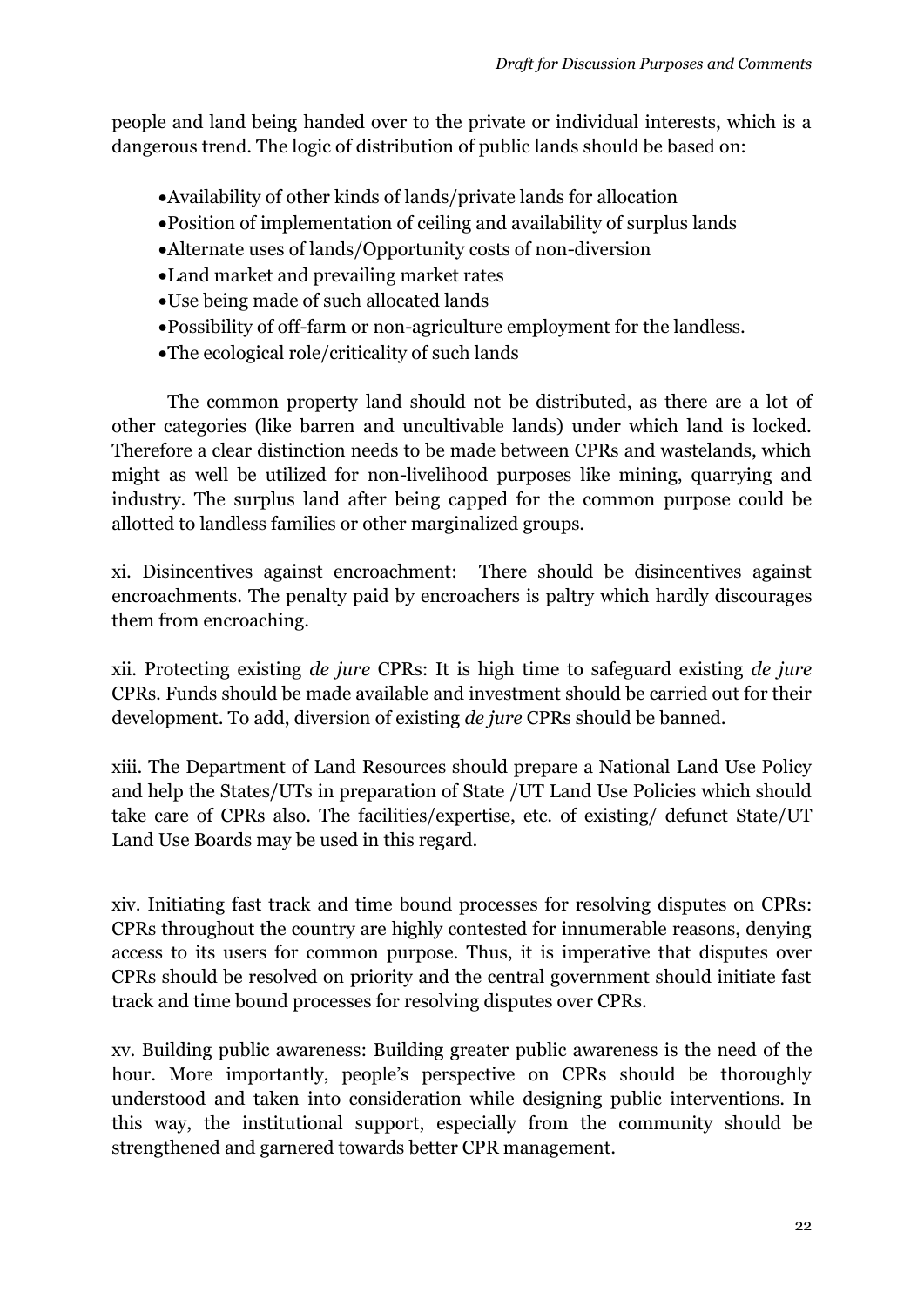# **X Tenancy**

i. The idealistic policy of land to the tiller, implying complete ban on tenancy and sub-tenancy has never been realised. Those states like West Bengal and Kerala who allowed tenancy but provided for statutory rights of the tenants have succeeded much better in a smooth and pro-poor agrarian reform. Lessons must be learnt from this experience. Land owners shall have the right to give their land on lease or on share cropping basis to the tenants. Following are the recommendations with regard to tenancy:

i. Restrictions on land leasing within ceiling limits should be removed to help improving poor people's access to land through lease market and also for improved utilization of available land, labour and capital. However, there should be legal safeguards in the lease contracts that would protect the small and marginal farmers, and a clear recording of all leases, including share cropping.

ii. Encouragement to the women for group leasing, as far as possible.

iii. The clause of adverse possession in some tenancy laws should be removed because it acts as a dis-incentive to the landholder to lease out land. Further, this would improve rural poor's accessibility to land through leasing, discourage land being kept fallow and increase much needed occupational mobility of the rural people.

iv. There should be automatic and suo-motu resumption of land on the expiry of the lease period. The rent should operate as per the lease market. The State should not fix the lease rent. The market rent as agreed upon by the lesser and the lessee should prevail.

v. All tenants and sub-tenants including share croppers/ under-raiyats should be recognized by law and assisted with institutional support/finance and rural development schemes to overcome poverty and indebtedness.

# **XI. Land Acquisition**

i. A new Land Acquisition law titled the Right to Fair Compensation and Transparency in Land Acquisition, Rehabilitation and Resettlement Bill 2012 has been introduced in Parliament to replace the existing Land Acquisition Act 1894. Transparent process for land acquisition for industrialization, development of essential infrastructural facilities and urbanization with least disturbance to the owners of the land and other affected families should be followed. The affected families whose land has been acquired and also to the families whose livelihoods are affected by land acquisition must get just & fair compensation.

ii. The proposed land acquisition law defines the public purpose so as to ensure the prevention of arbitrary acquisition of land. Social impact assessment and establishment of public purpose has been made mandatory through participatory processes. The affected families have been guaranteed certain rights for rehabilitation and resettlement. Safeguards for protecting food security and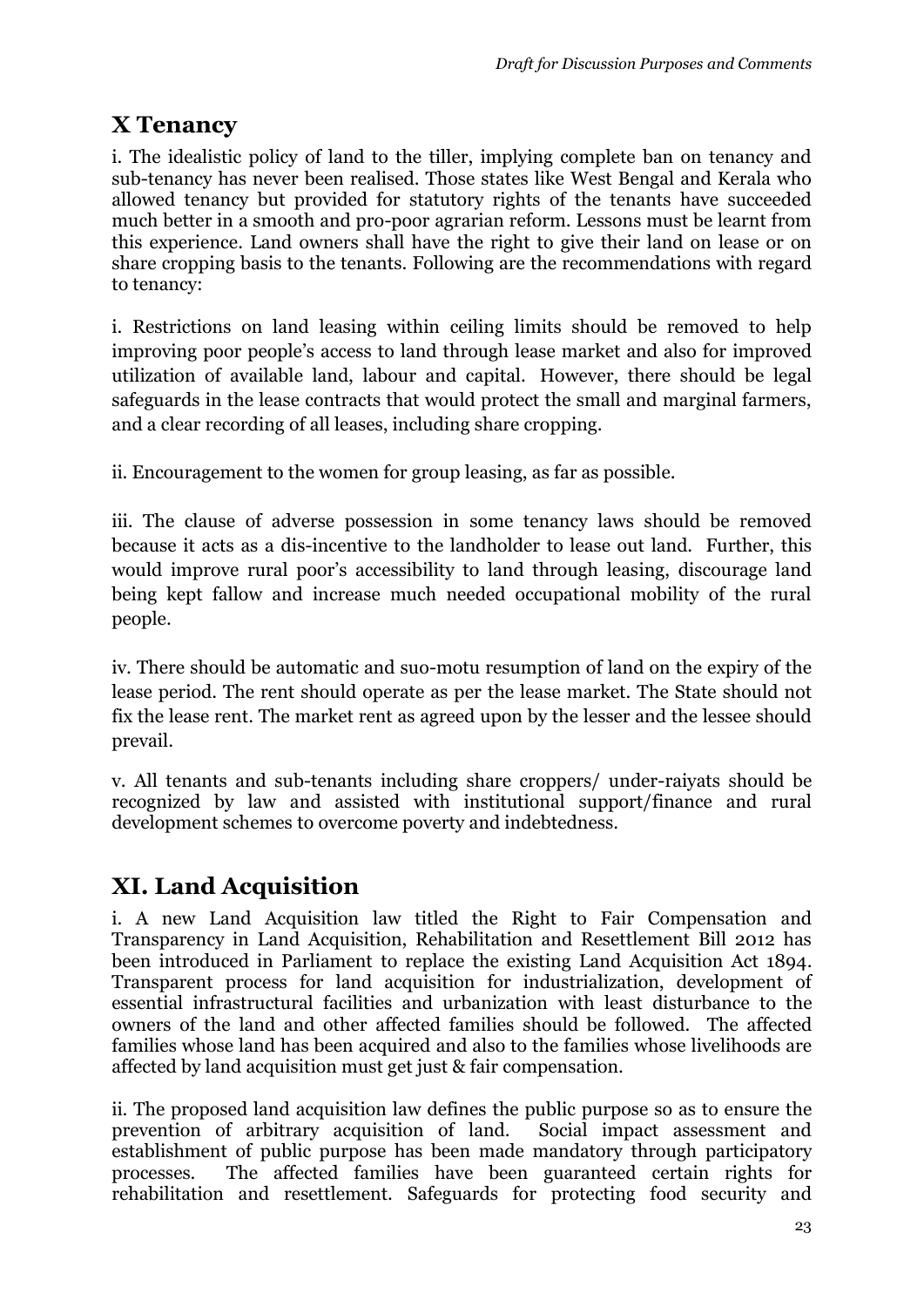limitations/prohibitions on acquisition of land in scheduled areas without the consent of the gram sabhas has been be ensured. Scheduled Castes and Scheduled Tribes are proposed to be given a special dispensation with regard to compensation, resettlement and rehabilitation.

iii. Banning excess land being acquired for public purpose: Developers who acquire land under Land Acquisition Act, 1894 should be prevented from acquiring more land than required. The proposed Bill puts in safeguards to ensure that land in excess of that which is absolutely necessary is not acquired. Urgency provisions have been restricted only to natural disasters and war. The compensation for the acquired lands is proposed to be four times the prevailing market rates in rural areas and two times the prevailing market rates in urban areas. Land is proposed to be restored to the owners if it is not used for the purpose acquired within a specified time period. Substantial amounts of lands have been acquired for industrial and non-agricultural purposes. However, a large part of such lands have not been utilized till date. So, the new law proposed that further land should not be acquired till such lands are utilized. Multi-cropped irrigated land should be acquired only as a last resort.

# **XII. Land Bank**

i. Land Banks and its various models, which help in making available land to the Scheduled Castes/Scheduled Tribes (SCs/STs), may be encouraged. The Land Bank may operate the market route to acquisition of land as has been in the case of the IPK in Andhra Pradesh, the lands being inalienable. The Land Bank model of Andhra Pradesh may be studied by the by the States and adopted as per their specific conditions.

ii. A Land Bank comprising the SHGs of landless workers may be constituted on pilot project basis and if found appropriate can be extended to the rest of the country.

iii. The right to use in respect of the wasteland and other cultivable village lands will vest in the Land Bank. However, village common lands should be used for the common good of the village and may not be alienated.

iv. All unclaimed lands/abandoned holdings should also vest in the Land Bank.

v. The Land Bank should be authorized to lease in land and get it cultivated by their members.

vi. The Land Bank will have first right of the purchase in respect of the land being sold in the village.

vii. The Land Bank can use SGSY resources to purchase land or can get the same purchased in name of its members.

viii. All transactions should be made preferably in the name of women members.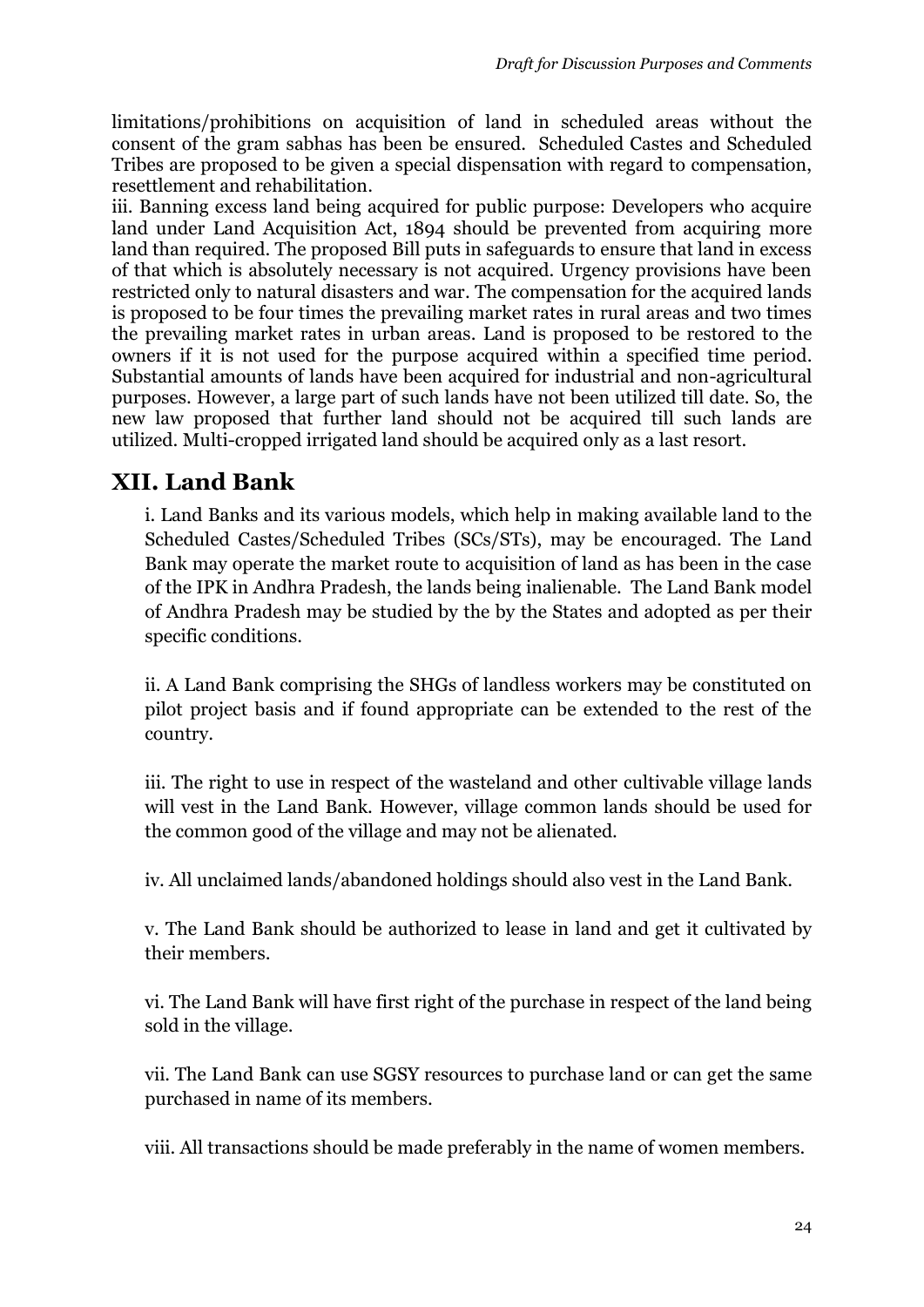ix. The Land Bank can lease in land from the absentee landlords or those not desirous of cultivating land.

x. The States may bring in legislation for operationalization of the Land Bank.

# **XIII. Resolving land problems including litigations**

i. It is estimated that thousands of land disputes are pending in Revenue and Civil Courts at various levels. Existing land laws in all the states provide for various forums and procedures for adjudication of land disputes. Absence of a common adjudicatory body and a uniform procedure is leading to complexity and delay in settlement of disputes and thus causing hardships to people. Case load in Civil Courts and High Courts is increasing on account of cases relating to land, which should otherwise have been resolved by Revenue Authorities.

ii. The following measures are suggested for effective and speedy resolution of land disputes:

- 1) State Governments should enlist all the pending land disputes/cases in various revenue offices and civil courts at all levels. An analysis of the pending disputes/cases should be done to understand the nature of land problems, reasons for pendency and the measures required for resolving them in a timebound manner.
- 2) State Governments should consider enacting a special law, such as 'The Bihar Land Disputes Resolution Act, 2009' to deal with land disputes; and to provide for a uniform and common forum, procedure and mechanisms which would help in effective and speedy resolution of land disputes. This law should have the following features:
	- a) Should provide a common Authority at every Sub-District level for resolving all land disputes which may be arising under different land laws in the state.
	- b) No other Authority, forum, or court should have jurisdiction on the matters on which the Authority under this law has the jurisdiction, except the writ jurisdiction of High Court and Supreme Court.
	- c) There shall be only one appeal filed on the decisions given by the Authority constituted under the law.
	- d) There shall be uniform and simple procedure to resolve all types of land disputes.
	- e) This law should have overriding effect on all other existing land laws in respect of forum and procedure to resolve land disputes.
	- f) The Authority created under this law should have the same powers that of the civil court.
- iii. State Government may also consider enacting a law to constitute a Tribunal at state level to deal with all appeals under various land laws and to speedily dispose all land cases. This law may have the following features:
	- a) The Tribunal is the final authority to settle all land disputes.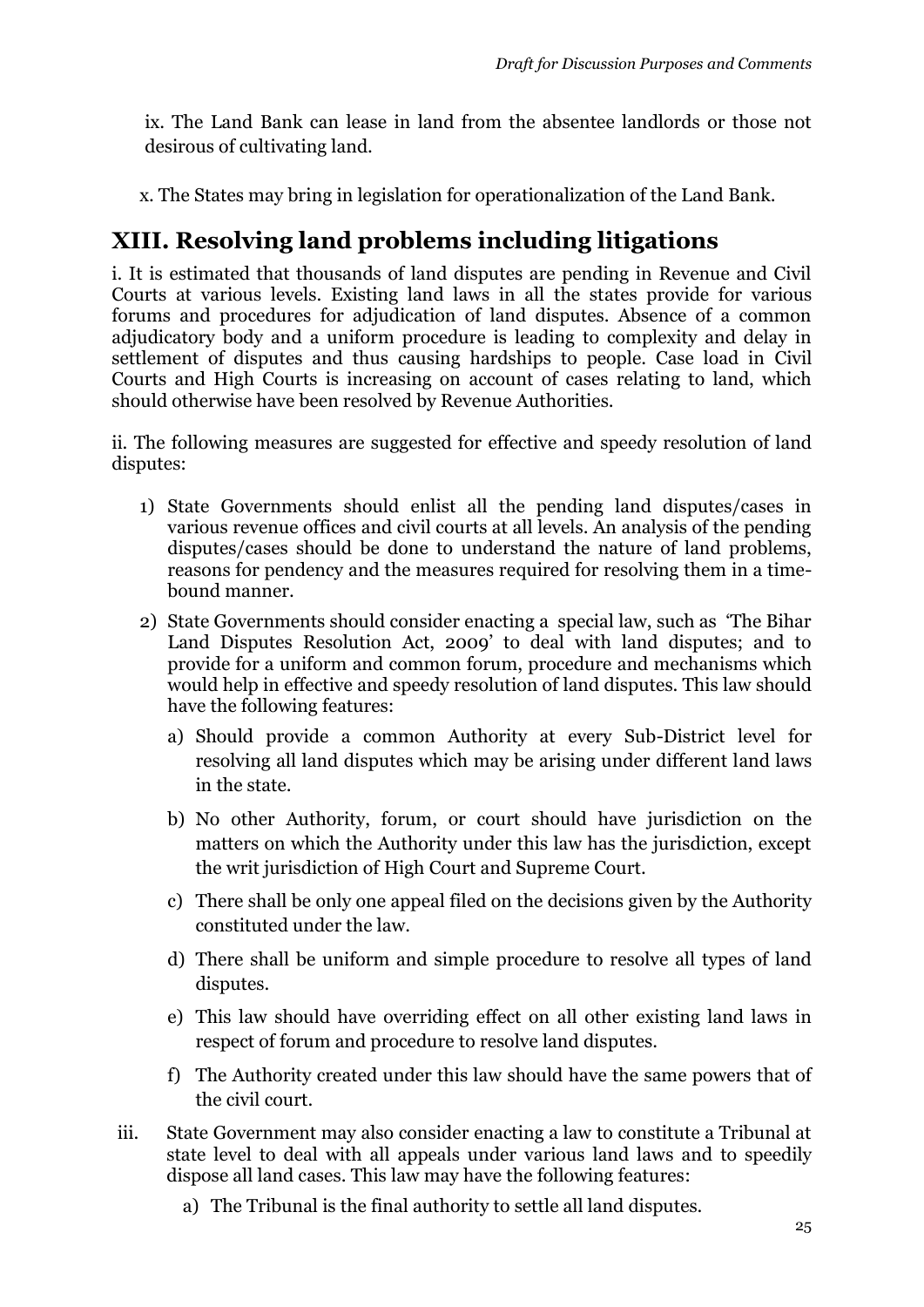- b) The Tribunal has power to prescribe its own procedure.
- c) The Tribunal has same powers as that of the civil court.
- d) There is procedure to transfer pending cases from High Court and Government to the tribunal.
- iv. State Governments should prepare a proposal for establishing such tribunal and send it to the Ministry of Rural Development, Government of India for necessary support. The proposal should include the establishment and recurring cost for the Tribunal. After receiving such proposal from states, Ministry of Rural Development, Government of India will consider supporting the Tribunals on cost sharing basis with the states.
- v. States shall establish and operate Land Tribunals in pursuance of Article 323 B/Entry 11 A of the Seventh Schedule of the Constitution of India with provisions for functioning akin to fast track courts. Such Tribunals shall adjudicate upon, amongst others, the following cases on priority:
	- a) Cases relating to restoration of alienated tribal land;
	- b) Cases relating to forcible dispossession of land with provisions for penalty and payment of compensation for the period of dispossession, and
	- c) Cases pertaining to women who have been dispossessed and alienated.
- vi. Land Tribunal shall not be bound by the procedure of the Evidence Act and the Code of Civil Procedure. In determination of claims before the Land Tribunal, the Tribunal shall follow summary procedure and simplified civil procedure in accordance with the principles of natural justice. There are large numbers of areas that was declared surplus but are yet to be taken possession by the State Governments. Such areas are mainly pending in litigation in various courts. The State Governments should take immediate steps for early redemption of the lands which are in litigation in the courts, by making, wherever necessary suitable changes in the law itself. The cases that shall have to be continued to be litigated need to be fast tracked by putting them before the Land Tribunal constituted in terms of the policy laid out above. Publically supported legal aid should be given on a priority basis to marginalized women.
- vii. In spite of the progressive and pro-poor land laws, millions of rural poor still do not have access or have insecure access to land as they lack one or more essential ingredients of legally secure land right - possession of land, title document and entry in the land records. The poor are not able to secure the rights over land due to lack of legal awareness; absence of legal assistance; inadequate time is given to dispute resolution by the Revenue Officials; training given to the revenue officials is inadequate; there is an excessive reliance on documents and oral evidence administered under oath while there is little credence given to knowing the facts by making a field visit; multiple land adjudicating forums and complexity of procedures; and lack of access to land records.
- viii. The following measures are suggested for effective and speedy resolution of land disputes/problems and for providing free legal assistance to the poor: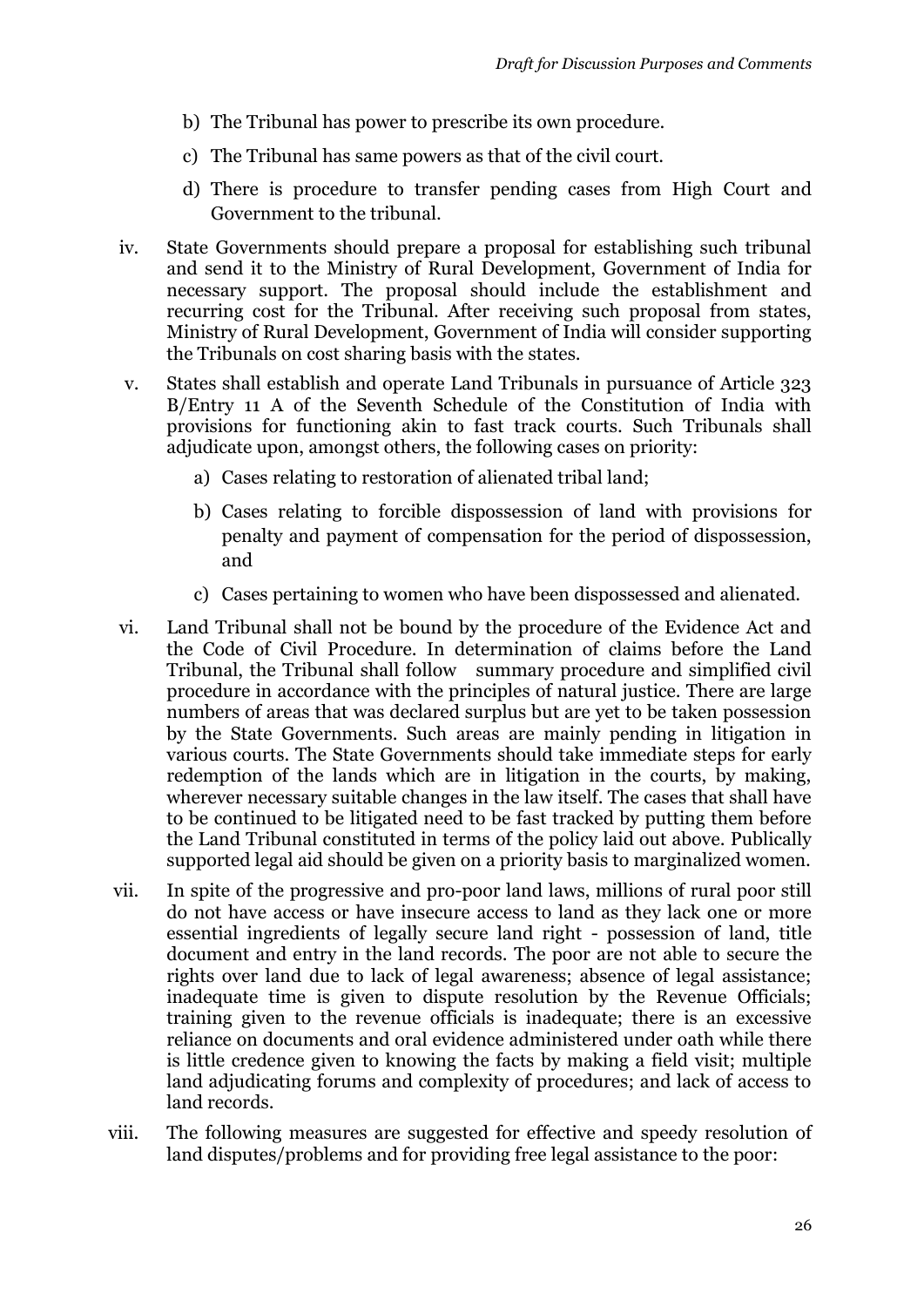- a. It has been the experience that the poor are not able to take advantage of the pro-poor land legislations and programmes due to lack of awareness, access to information and lack of facilitation support to present their claims before the appropriate authorities. They require a sensitive support mechanism to help them in accessing information, knowledge, records, justice etc. For providing this support to the poor, a Land Rights and Legal Assistance Centre should be established at every Block/Sub-district headquarter under the control of DRDAs. The experience of Andhra Pradesh in designing and implementing the Land Access Programme offers promising strategies in helping the poor to get their land problems resolved. These Centres should consist of Paralegals, Community Surveyors and Lawyers. In each Block/Sub-district, 3-5 rural youth/women from the community should be identified, trained in land and legal matters and positioned as paralegals and similarly 3-5 youth/women from the community should be identified, trained in land survey and positioned as Community Surveyors. A Coordinator with law background should be appointed in each Centre who will provide both functional and technical support to the Paralegals and Community Surveyors. A panel of lawyers should be constituted in each Centre to fight the land cases pertaining to the poor in both Revenue and Civil Courts. The support of Law Schools/Colleges should be taken to train the Paralegals and also to utilise the services of law students in providing legal assistance to the poor. Similarly the training of Community Surveyors should be done in partnership with Govt. Survey Department. In addition, services of a revenue officer, either serving or retired, can be made available to each Centre to have a better interface and coordination with the Revenue Department.
- b. State Governments should prepare a plan for establishing the Land Rights and Legal Assistance Centers and send it to Ministry of Rural Development, Government of India. Ministry of Rural Development, Government of India will sanction the necessary funds for establishing the Centers through National Rural Livelihoods Mission.
- c. After establishing the Land Rights and Legal Assistance Centres, inventory of all lands should be done in all villages to identify land problems of the poor. Services of the local village youth/SHG women may be utilised as Community Resource Persons, after providing basic training on the land records and other important provisions related to lands to enable them to map the land problems in all the villages. During the inventory, there shall be special focus on the lands belonging to Scheduled Castes and Scheduled Tribes. The digitized inventory record will throw light on how every parcel of land is recorded in important land records and who is in actual enjoyment.
- d. Based on the inventory of the land problems identified by the Community Resource Persons, Paralegals should conduct local enquiry and collect necessary information required for filing petitions/cases before the appropriate authorities. Paralegals should also assist the poor in filling petitions/cases in Revenue and Civil courts. Wherever intervention of Lawyers is required, the Lawyers Panel should take up the cases. Wherever survey related issues are reported, services of the community surveyors should be utilised.
- e. State Governments should design and take up an intensive, continuous and comprehensive training and capacity building programme to all the revenue officers at various levels to reinforce their pro-poor perspective and to expand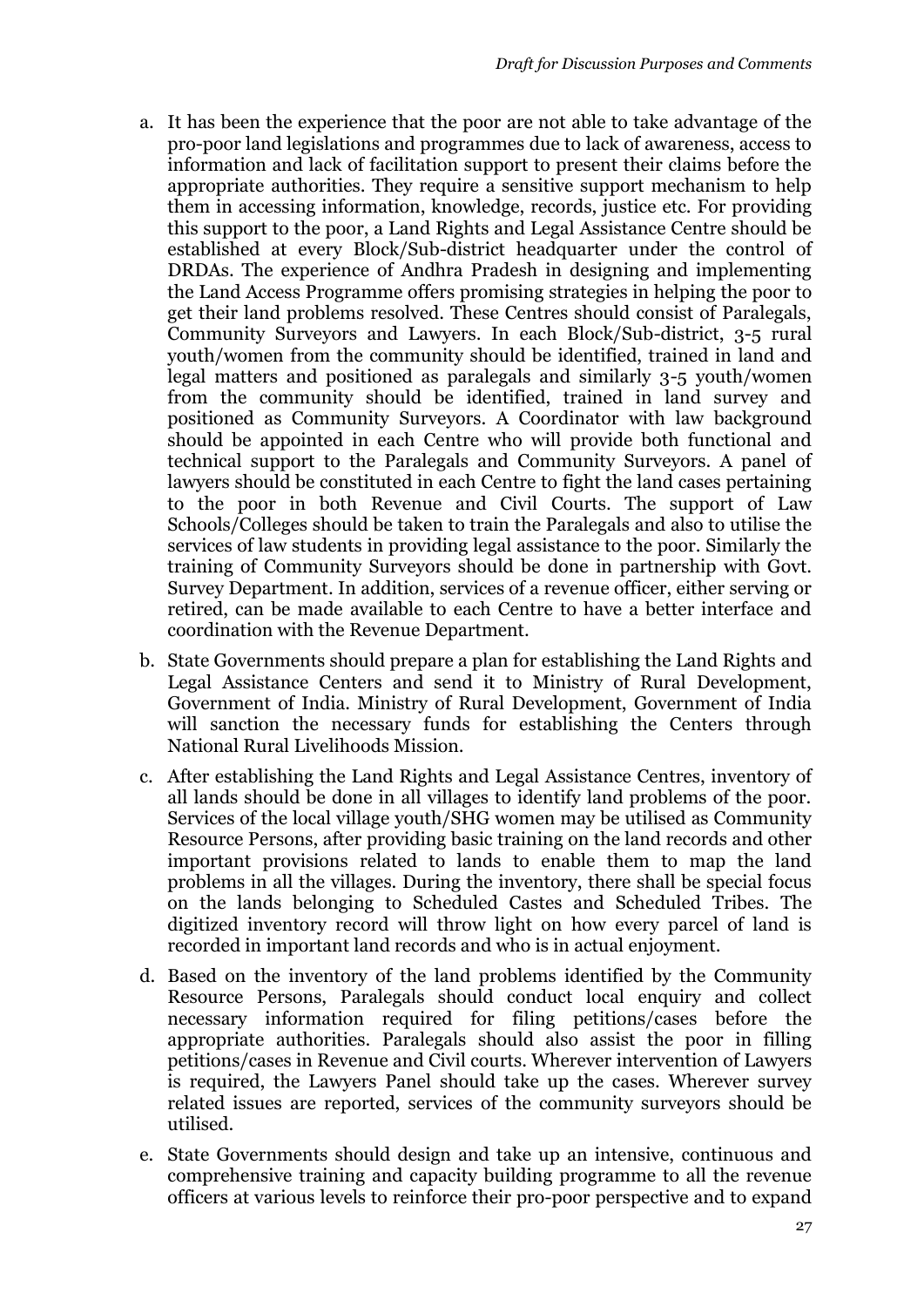their understanding of the pro-poor land laws, Government Orders and Judicial Decisions. Periodical refresher courses shall be arranged to boost their morale and to keep up their enthusiasm levels high.

- f. All the land cases, identified and filed before revenue authorities by the Paralegals, should be settled on a priority basis and in a time bound manner preferably by holding the courts/hearings in the villages.
- g. In all the cases which are identified by the Paralegals and filled in the Civil Courts, State Government should take measures for speedy disposal.
- h. In addition to the Land Rights Centres, free legal services available under National Legal Services Authorities Act through Legal Services Authorities constituted at various levels should be strengthened and made use of for proving free legal assistance to the poor.
- i. State Governments should take steps to spread land legal literacy among the poor, especially among Scheduled Castes, Scheduled Tribes and other marginalised with a special focus on women.
- j. State Governments should constitute Convergence Committees at State, District and Sub-district/Taluqua level to provide necessary support and guidance to the Land Rights and Legal Assistance Centres. The Committee should consist of officers from Revenue, Rural Development, Panchayat Raj, Forests, Tribal Welfare, Social Welfare and representatives from civil society.

# **XIV.Modernization of Land Records**

i. Majority of the problems encountered by the people in exercising control over land arise from the complexity of the land record system and its overwhelming control by the 'lower' level bureaucracy. To counter this problem all attempts shall be made to make land records accessible and understood by the common man living in the villages of the country. To this end people shall be made aware of the process of making land records as well as use and interpretation of the land records.

ii. It is unfortunate that the system of land administration and management, despite having a long history in India since the time of Todar Mal, has remained neglected in most parts of the country particularly after development agenda became the major focus of the government and administration in the recent few decades. The regular survey and settlement operations started after the independence were abandoned under a mistaken notion that this whole exercise aimed at periodical revision of land revenue had no place in a democratic polity, particularly because there were other major sources of revenue. It was little realised that proper and scientifically updated land records are not only critical for agricultural development, just and smooth agrarian relations and rural social harmony but also are the backbone of developmental effort.

iii. Manual updating and physical verification of land records before its computerisation is a must. There should be a National Authority for Computerisation of Land Records (NACLR) at the Government of India level for this purpose to fulfil the target. At the State level it is felt that there should a dedicated institution in the form of the State Authority for Computerisation of Land Records (SACLR) in similar mode as the NACLR to deal with the computerisation of land records. The state authority should undertake the programme in a time bound manner. The state authority should be a separate body headed by Secretary level officer which can be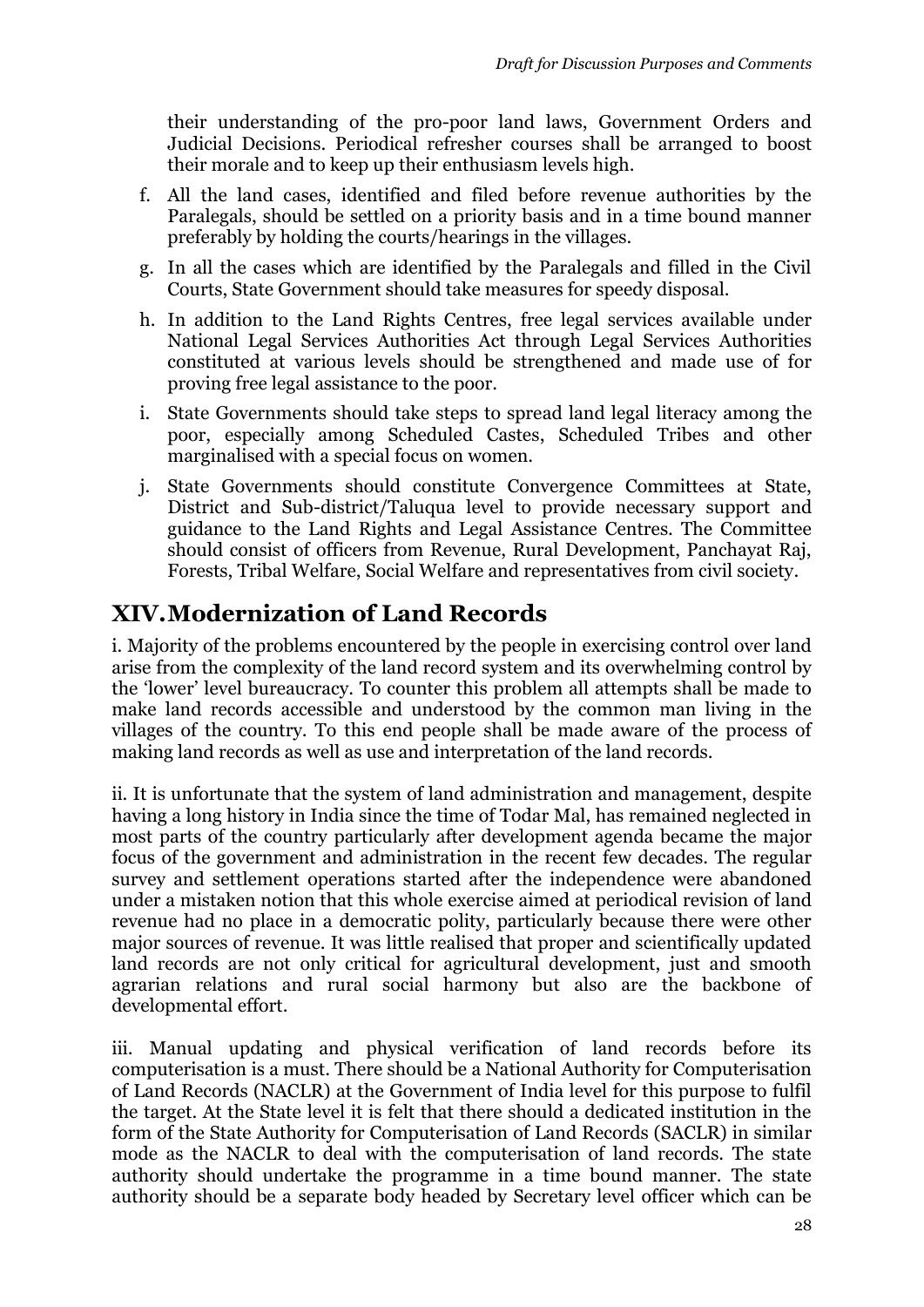merged with its parent department after the completing the task of computerization. In most States the work is being handled by the Directorate of Land Records and Surveys who are not able to cope up with the task on account of their multiple engagements. Representatives of different Departments/agencies whose data is being included into the data base should also be permanently represented. A part of the recommendation is already under implementation as States/UTs have already been advised to set up technical groups on the lines of CTAG. The suggestion regarding creation of State/UT-level authorities may be left to the States/UTs. There is need for building a network of institutions for appraisal of the programme of computerisation of land records. The network should be headed by some lead training- cum-research institution so that there are alternate streams of information flow. The lead institution will involve the training institutions in the State like the SIRDs, the ATIs, the Agricultural Universities, reputed institutions of the State Government, reputed Civil Society Based Organisations for evolution of a core national format and a State-wise formats capturing the environment of the State. The findings of these appraisal/evaluation studies should be placed on the National Portal.

#### *GIS (Geographic Information System)*

A robust geographic information system (GIS) needs to be developed to help in good governance.

- i. Survey Database is proposed to store information related to the geodetic network, current survey data, and historical revenue cadastral records of all surveys and the repository for detail from the original revenue source records of the land surveys that underpin the land parcel data or the cadastral framework, and acts as a reference system for accurate coordinates, and forms the base for the Digital Cadastral Database;
- ii. Cadastral Database is proposed to provide an up-to-date continuous cadastral map base to support cadastral mapping and the LIS functions, and stores the current cadastral framework, thematic overlays and topographical data in a seamless form;
- iii. Legal/Fiscal Database is proposed to facilitate transactions for updation, mutation, sales etc. and provision of revenue approved maps and title possessions.
- iv. The Related Data Base refers to the data in the related fields like health, water, agriculture, ground water, soil data, irrigation etc. Such data should be integrated to the other data on the GIS.
- v. A National Portal with a Web GIS is recommended where each State, District, Block and Village should have own respective portal for storage of land records data. The accessibility of data will be based on public domain and authentication.
- vi. A dedicated communication network preferably a two-way audio-video should be operationalised for data sharing, data accessing and will be interactive in nature. The farmers will be using the networks of various Departments for raising their queries like agriculture e-learning process.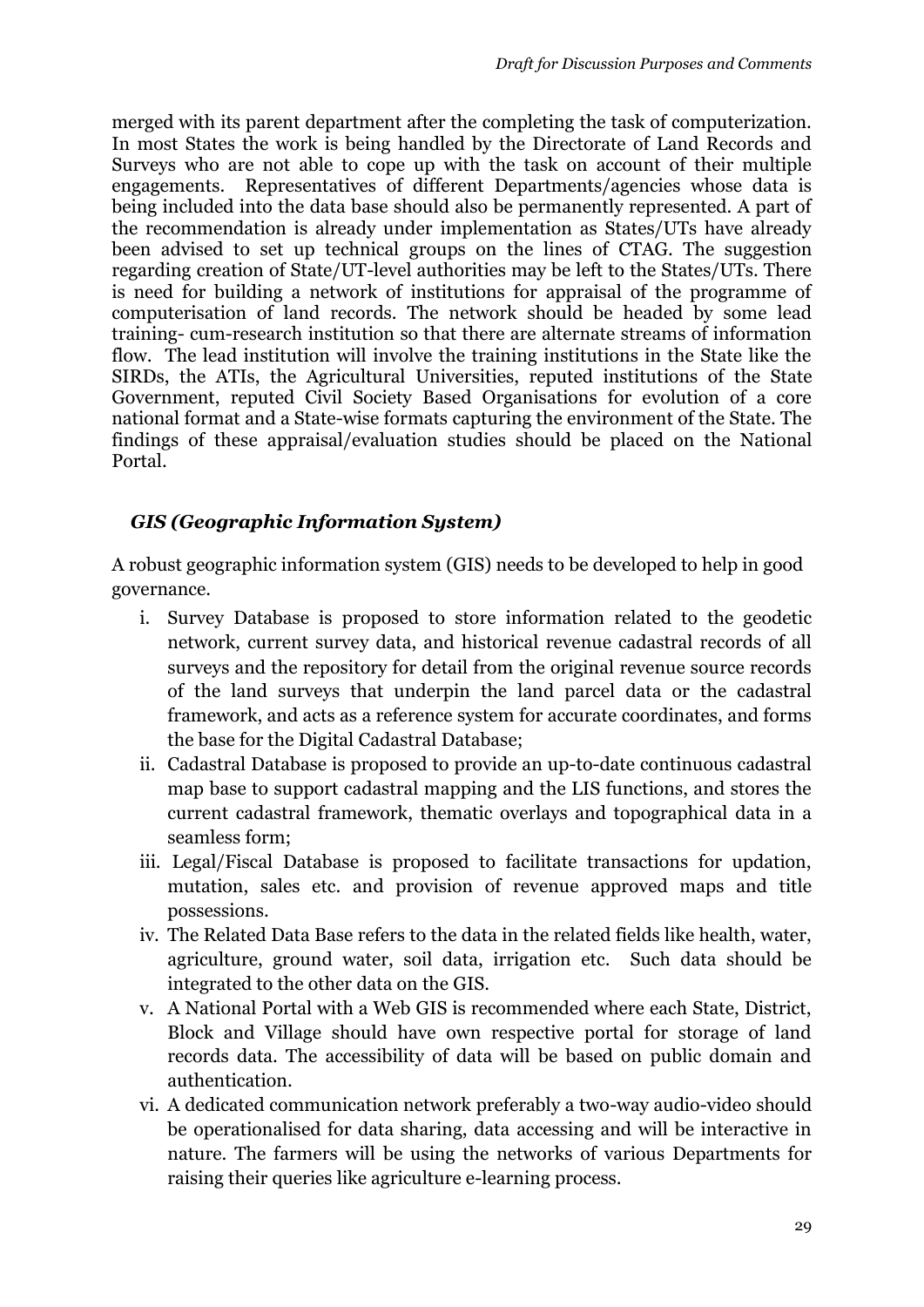vii.The GIS portal should integrate all information of land management from Gram Panchayats in one common data server and should be compatible with other networks.

## **XV. Empowerment of Gram Sabhas in Scheduled Areas**

i. Gram Sabhas in Scheduled Areas shall be vested with right to manage all types of land within its jurisdiction. This includes all types of 'government' and 'forest' lands as well. The management right of the Gram Sabha shall include the right to annual land settlement exercise or time period as determined by the respective state governments. The Gram Sabha shall also have the right to develop the lands within its jurisdiction.

ii. The right to make entries in the 'record of rights' shall vest in the Gram Sabha. All such proposed entries shall be placed before the Gram Sabha by the patwari and shall be included in the 'record of rights' after approval from the Gram Sabha. All Panchayats shall have a standing committee for land matters. Appropriate amendments shall be made in the concerned Acts and laws to enable the formation and functioning of such 'standing committees'. The Government of India and all the State Governments shall provide support for building the capacities of panchayats on priority basis. These processes shall include civil society organisations. The Gram Sabha should be recognized as the Competent Authority for all matters pertaining to transfer of tribal land, for restoration of alienated tribal lands, and for maintaining the land records. The Land Revenue Codes and other relevant laws should be suitably amended. Full rights of management to vest in the Gram Sabha of the Panchayat which will include the village Wasteland, Common Lands, land under public utilities, Government Land, community lands, dedicated lands etc. The management rights will include settlement of land on annual basis or for such terms as be deemed desirable by the State Government, development of such lands or such other measures that the State Government may deem it fit.

iii. Entries to the 'Record of Rights' shall be made by the Patwari or the Village Officer only on a specific resolution of the Gram Sabha. Records shall be retained at the office of Gram Panchayat and made available on specified days. The right of Settlement of land should rest with the Gram Sabha of the Panchayat. There should be a Standing Committee of the Gram Panchayat dealing with land issues including management of waste land, common lands, etc. The Panchayat Acts of the States may be suitably amended to legally provide for such a Standing Committee of the Gram Panchayat. The State/Central Government should provide the Panchayats assistance to enhance their capacities.

iv. Capabilities have to be created amongst members of the Panchayat for understanding of the revenue records, surveying, creation of the record of rights and their maintenance. A National Plan may be prepared as a part of the National Capability Building Framework, already existing for the Panchayats. The Department of Land Resources may prepare training modules on land management which can be integrated with the National Capability Building Framework (NCBF) prepared by Ministry of Panchayati Raj. Premier training institutions like the NIRD, LBSNAA and State Academy of Administration should create a network of training institution for the entire country. This recommendation is already under implementation through NLRMP and a national level institute to be called NILAM is also proposed to be set up.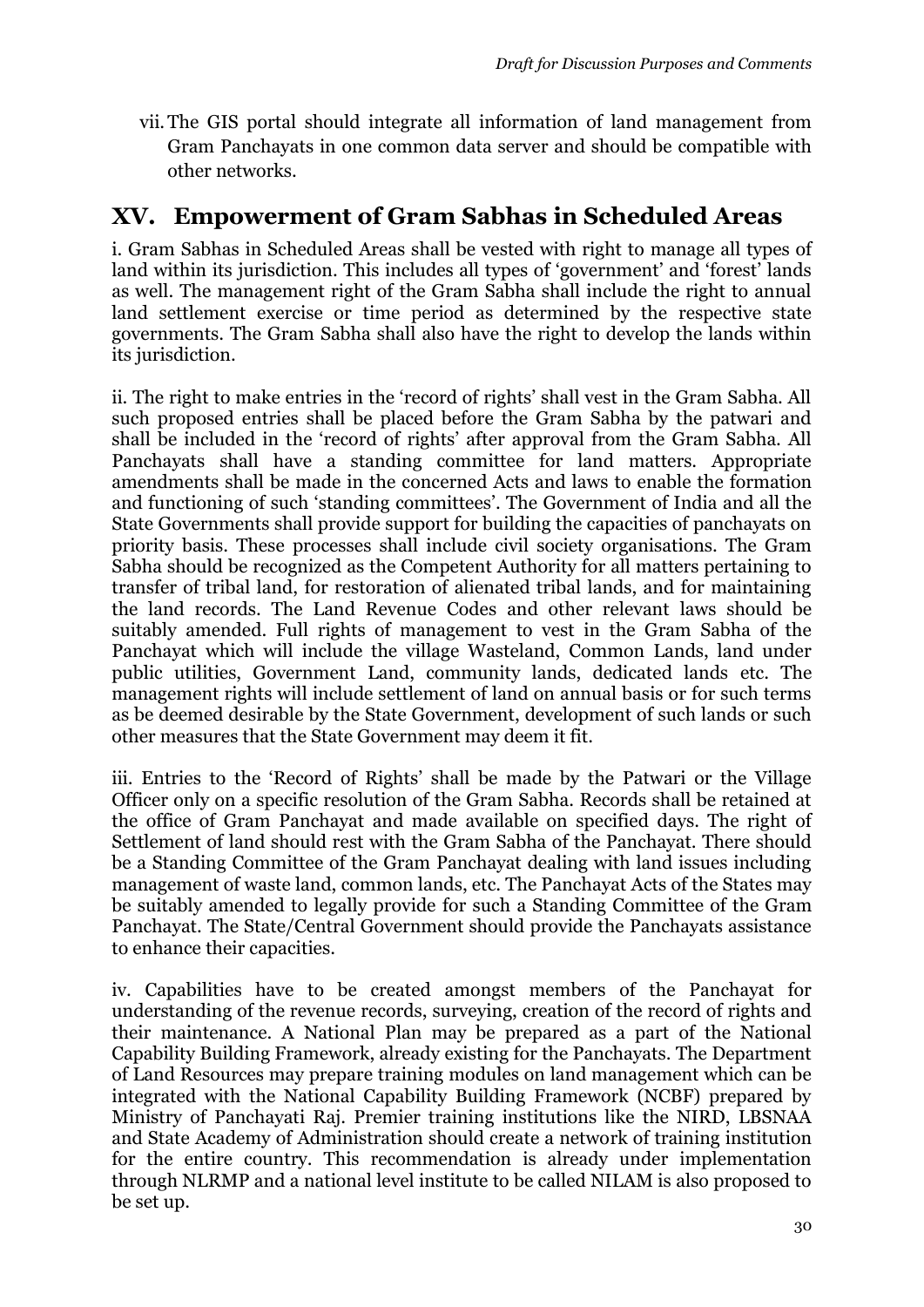# **XVI. Land Administration**

#### *a. Land Management*

i. Better land administration: There is an urgent need to simplify the revenue administration. Other models of revenue administration as well as land governance, registration and acquisition systems should be looked upon. Most of the revenue system in various States are archaic and date back to the British systems. There is also need of removal of intermediaries.

ii. The States have to realize that the objectives of Land Management Systems have changed fundamentally and it has to be prepared for basic changes in the manner in which our lands and records are being managed, to suit the requirements of the present day demands.

iii. For addressing problems relating to land, single windows approach to be provided by the administration.

iv. Each State has to put in place a mechanism to keep their land records updated and real-time.

v. Land revenue administration should be placed under the plan head and should be subject to planning under the guidance of the Planning Commission.

vi. The Central Government should come out with a National Land Use Policy and the respective State Governments should declare their own land policies. This Policy Structure should have a long term perspective. The D/o Land Resources may frame a National Land Use Policy. It may also help the States/UTs in preparing their respective Land Use Policies.

vii. If the measures for revitalised Land Management are to make any headway the State Governments have to decide on the allocation of resources as a matter of State's commitment to this sector and not treat this as part of the Central Government allocations as supplements to the ways-and-means position of the State Governments.

viii. The National Land Council should be reorganised on the lines of the National Development Council so as to be make it a fully federal structure.

ix. Land Relations and Agrarian Movements may be included as an item of review in the National Development Council and the Prime Minister's Annual Meeting with the Chief Ministers and land relations need to be seen as a part of larger development perspective but not law and order prospective. The D/o Land Resources may take appropriate action in this regard.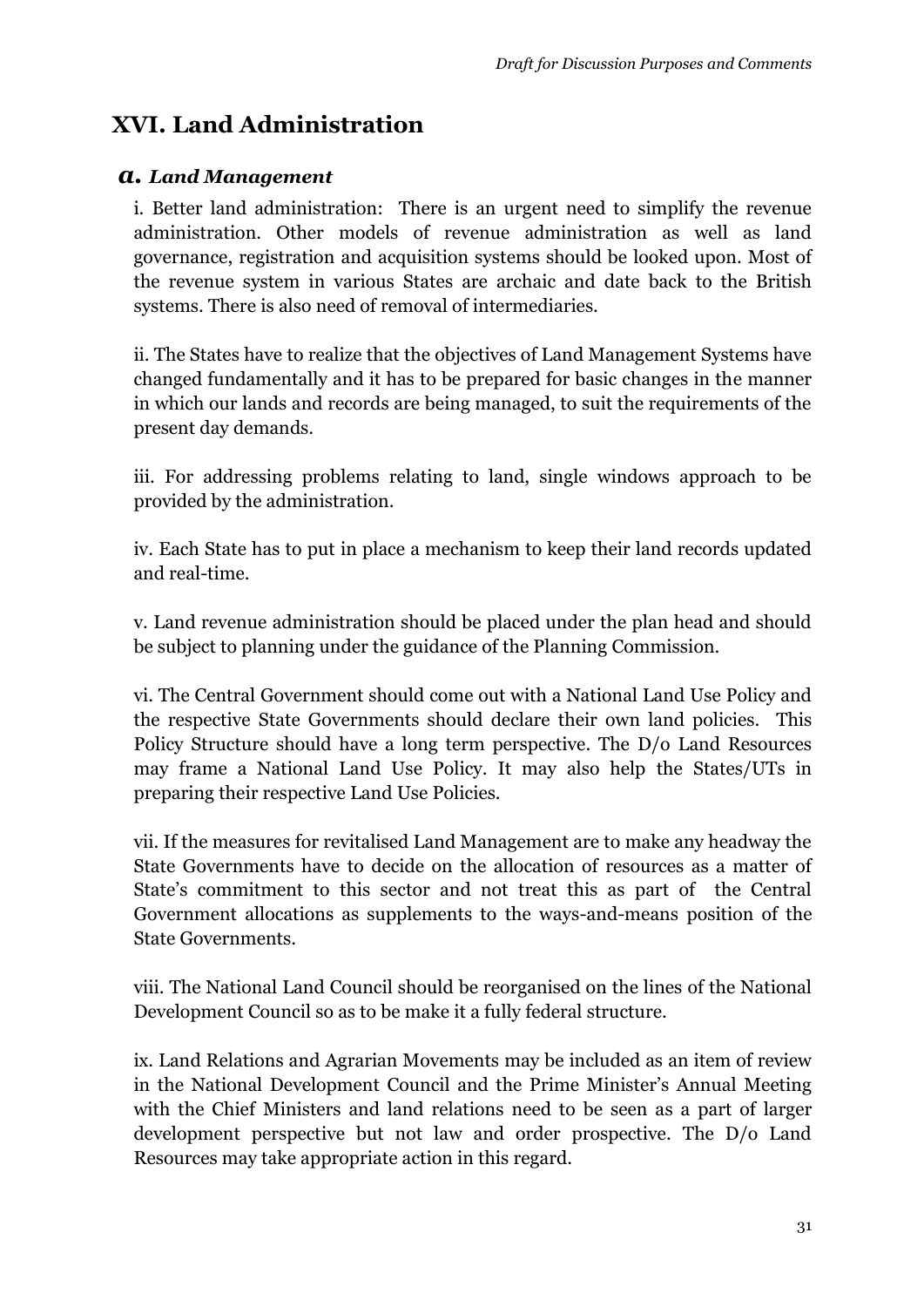x. The Settlement of Rent should be left to the village community to decide at the Panchayat level and to be appropriated for their own purpose.

xi. The Khatian should be approved by the village community through the Gram Sabha before its final publication.

xii. All court and revenue work should necessarily be carried out in the language of the State.

xiii. A copy of the Record of Rights (RoRs) should be available with the Panchayat for inspection till computerization is achieved.

xiv. All orders in respect of land affecting the rights of the people should be posted on the net.

xv. In a village based judicial system all orders should be open for display.

xvi. Vernacular used should be in simple terminology.

xvii. The emphasis should be more on dispute resolution than adjudication.

#### *b. Role of the Panchayats in Land Administration*

- ii. Full rights of land management to vest in the Gram Sabha of the Panchayat which will include the village Wasteland, Common Lands, land under public utilities, Government Land, community lands, dedicated lands etc. However, the States/UTs should ensure that Gram Sabhas should not alienate such lands.
- iii. Mutations in undisputed cases should be done by the Gram Sabha.
- iv. Khesra Girdawari/ Adangal may be prepared by the revenue officials but they should be read out in the Gram Sabha.
- v. No settlement of Gram Sabha land should be made on a permanent basis. The settlee and his descendants should have the right to use and inheritance.
- vi. The Gram Sabha should have the power to evict all encroachers from public land.
- vii. The State/Central Government should provide the Panchayats assistance to enhance their capacities.
- viii. A cadre of junior officers may work under the Panchayats subject to their full administrative control.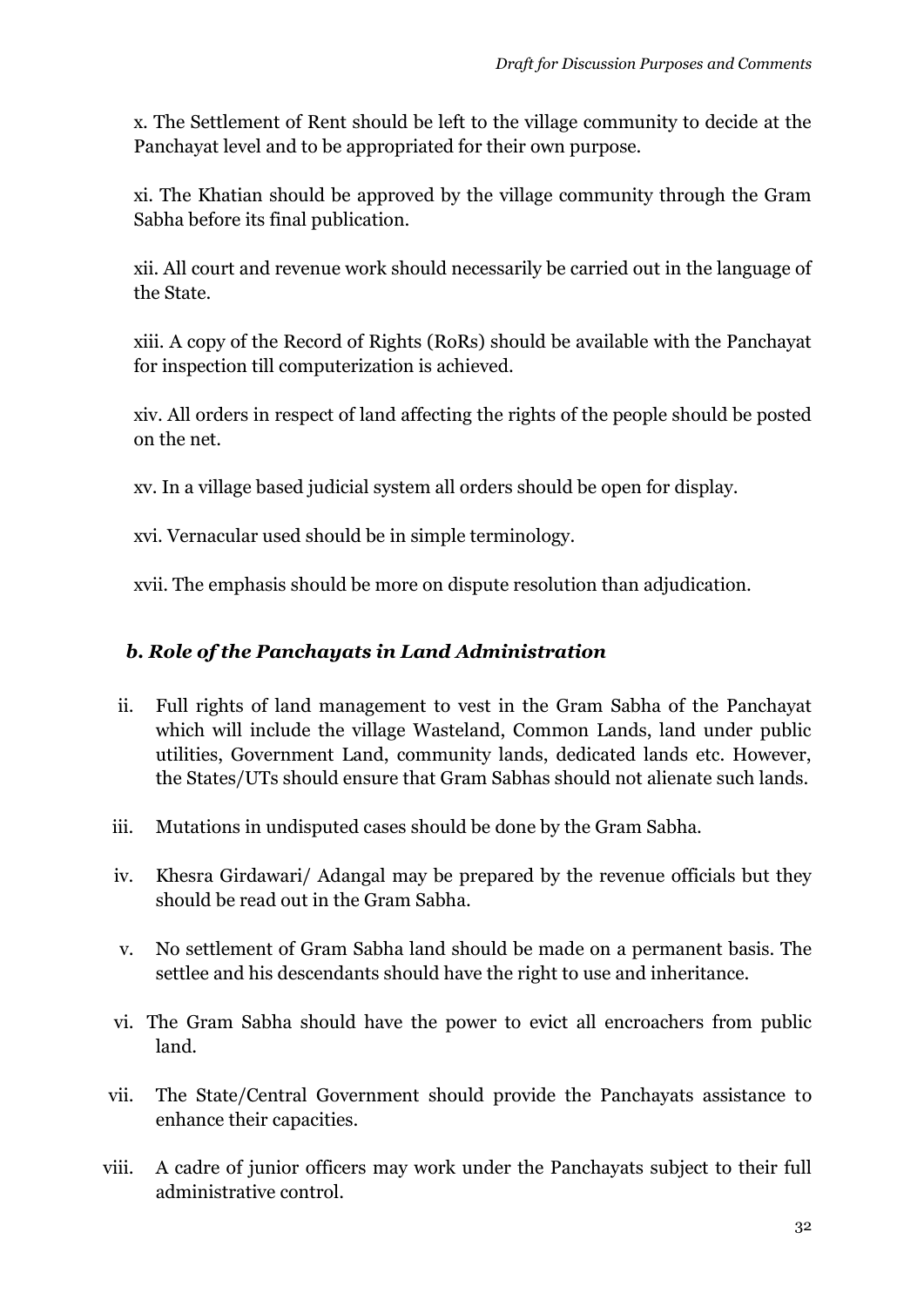- ix. M/o Panchayati Raj may take appropriate action for early enactment of the Nyaya Panchayats Bill.
- x. The Access to the Land Movement of Andhra Pradesh is good and it is recommended for adoption by other States with such modifications as may be deemed proper to suit their local environment.

#### *c. Conversion of agriculture land for non-agricultural purposes-*

i. Reclamation and development of unutilized and used land: It has been seen that in many instances unutilized land acquired for a public purpose is difficult to reclaim. There should be a speedy process to reclaim and take possession of the unutilized land. Moreover, used land, especially in case of coal and other mines should be reclaimed instead of acquiring agriculture land for public purpose. M/o Coal should enforce its guidelines relating to mine closure on coal mining organizations and remain vigilant in this aspect. Where land is unutilised following acquisition for a period of five years or more the State shall have the option of either placing it in the State's land bank or return it to the original owner.

ii. Barren and uncultivable land should be used for non-agricultural uses: According to official figures, there is roughly 177 Lakh hectares of barren and uncultivable land lying unused. So, barren and uncultivable land should be acquired for industry and public purpose as far as possible. Although this is clearly mentioned in most project proposals, its execution has been a problem. To ensure that barren and uncultivable land is acquired proper monitoring should be adopted.

#### **XVII. Training and Capacity Building**

The task of building the capacities of the functionaries who are mandated with the responsibility of land administration and management is very important. It becomes very critical for the State Governments that their land staff are wellequipped to handle all the above tasks of land records updation, exploring various possibilities of bringing in more land in access to the poor, preparing and maintaining inventories of different categories of lands, protection and restoration of poor peoples' lands, strengthening of gram Sabhas and all the above ensuring community participation to bring in more transparency and accountability. Hence, following are the recommendations with regard to training and capacity building:

#### *a. Training inputs*

i. The revenue component will be a part of all training components to be administered to the Panchayat functionaries and to the elected Panchayat Representatives.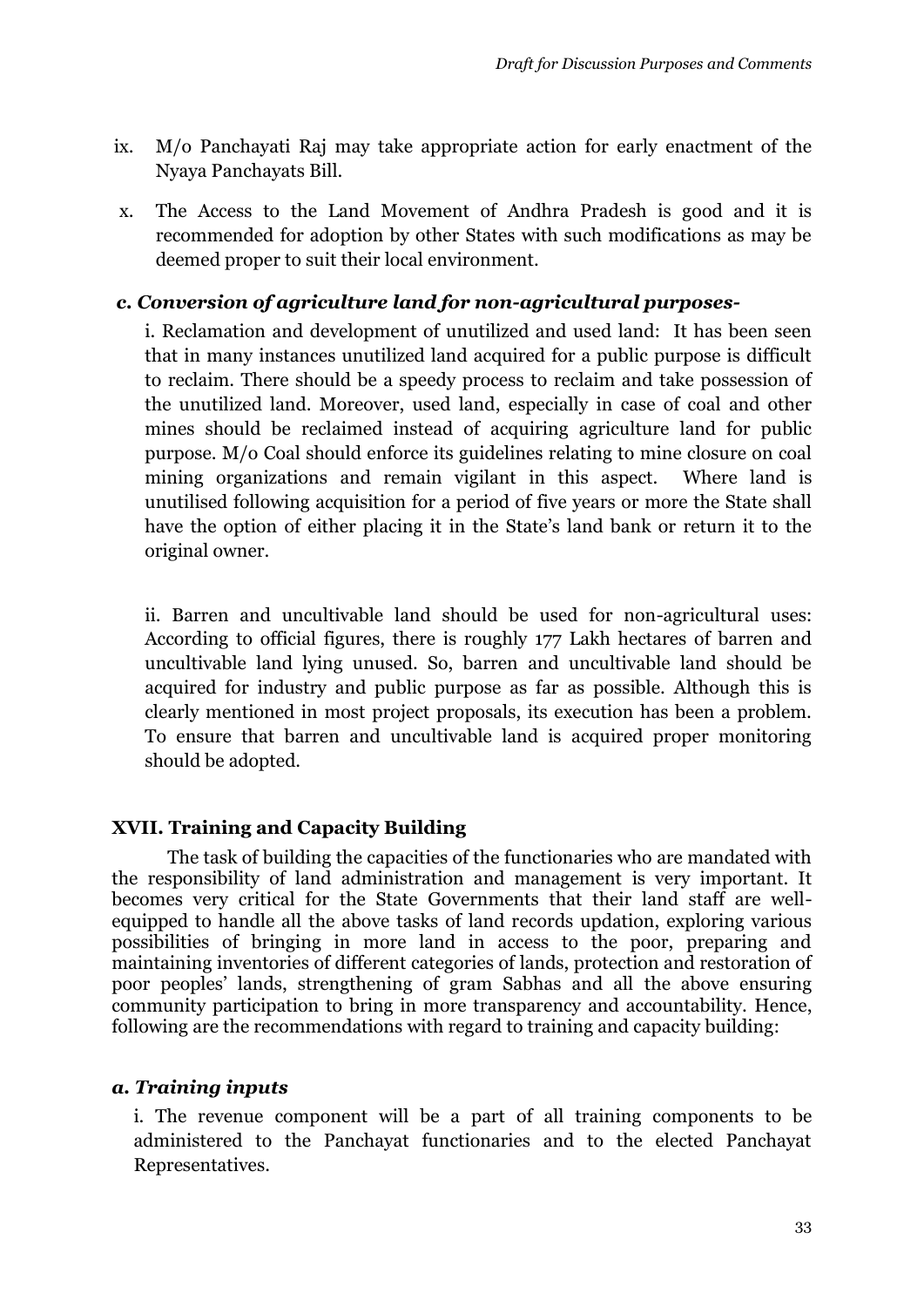ii. The training will also include basics in computer operation, maintenance of records and data management

#### *b*. *Training Institutions*-

i. Institute at the National level, NILAM should create a network of training institutions for the entire country.

ii. The SIRDs/ the Administrative Training Institutes should be developed into the apex training Institutions for revenue related training at the State level.

iii. At the district level the ETCs or some other training institutions should be inducted as the lead training institution.

#### *c. Training Infrastructure-*

i. The Training Infrastructure can be availed from multiple sources — the existing infrastructure like the computerization programmes of the different Ministries, the DRDAs, the ETCs, the other lead training institutions etc.

ii. The e-PRI can be pushed at a fast space and the revenue training will form a part of the e-PRI training. M/o Panchayati Raj may take appropriate action.

iii. Such institutions like the NIC and others can take up the task of training the members of the Panchayats. CSCs can be utilized for training purposes.

iv. The existing survey training schools could become nodal training institutions for training the Panchayat and other functionaries

#### *d. Content of Training -*

i. A basic framework of Training should be designed at the national level. The States should have their own training framework.

ii. The training content should be in self-taught mode and very simple form.

iii. The training curriculum should include basic knowledge of computer application, relevant revenue laws, data management, principles of taxation, accounting, Panchayat related laws, delivery system in the Panchayats, etc.

iv. The apex institution must make an appraisal of the training content and the quality of training at the field level.

v. The State Governments are to ensure that there should be a minimum tenure for the trained personnel for utilizing their expertise.